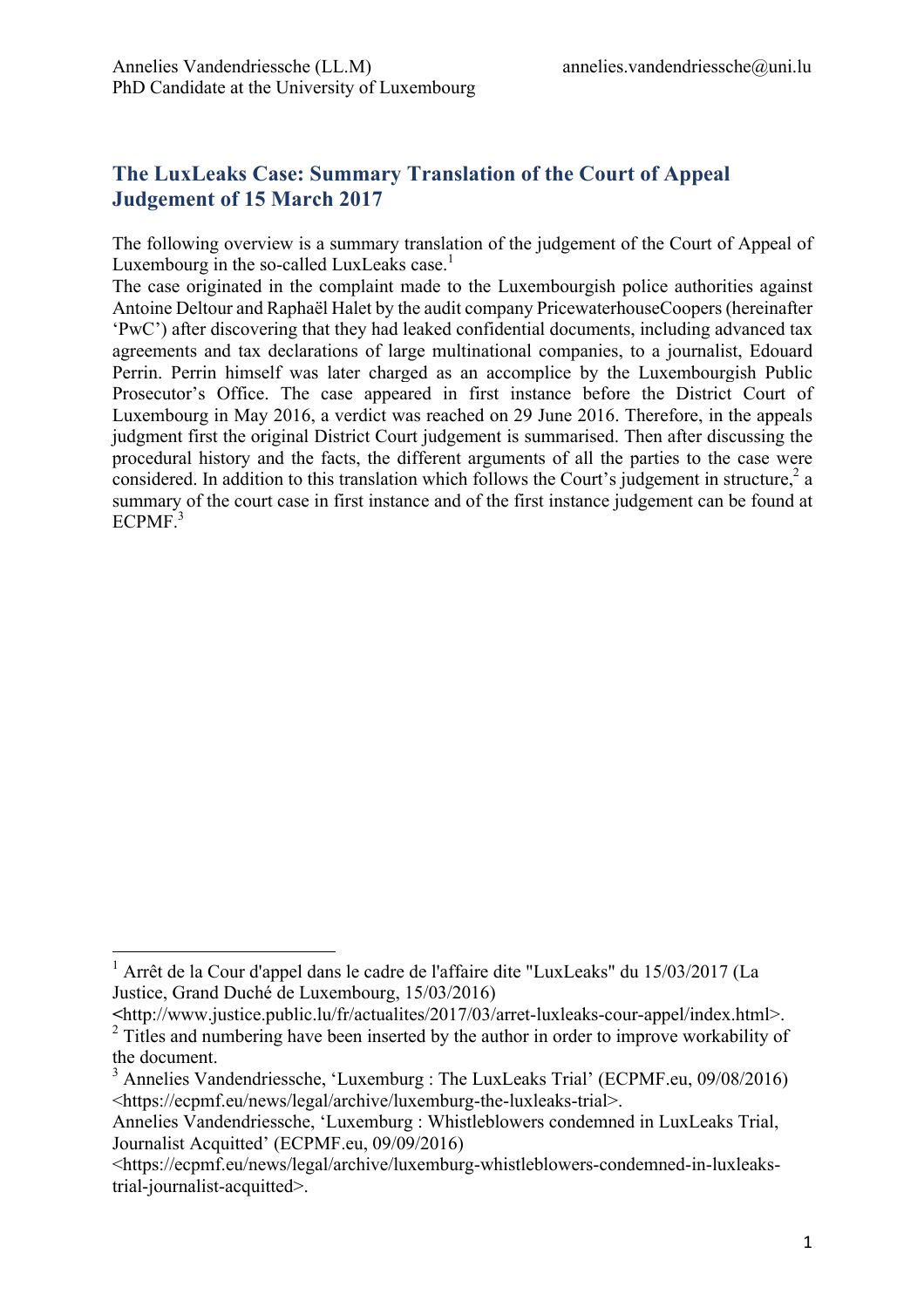| The LuxLeaks Case: Summary Translation of the Court of Appeal Judgement of 15 |                                                                                           |  |
|-------------------------------------------------------------------------------|-------------------------------------------------------------------------------------------|--|
|                                                                               |                                                                                           |  |
| 2.                                                                            |                                                                                           |  |
| 3.                                                                            |                                                                                           |  |
| a.                                                                            |                                                                                           |  |
| $\mathbf{b}$ .                                                                |                                                                                           |  |
|                                                                               | The lacking testimonial of Marius Kohl, just as in first instance, declared sick by<br>1) |  |
|                                                                               |                                                                                           |  |
|                                                                               | 2)                                                                                        |  |
|                                                                               | 3)                                                                                        |  |
|                                                                               | 4)                                                                                        |  |
|                                                                               | $\mathbf{i}$ .                                                                            |  |
|                                                                               | ii.                                                                                       |  |
|                                                                               |                                                                                           |  |
|                                                                               | 5)                                                                                        |  |
|                                                                               | $\mathbf{i}$ .                                                                            |  |
|                                                                               | $\overline{11}$ .                                                                         |  |
|                                                                               | 111.                                                                                      |  |
| $\boldsymbol{4}$ .                                                            |                                                                                           |  |
| a.                                                                            |                                                                                           |  |
| $b$                                                                           |                                                                                           |  |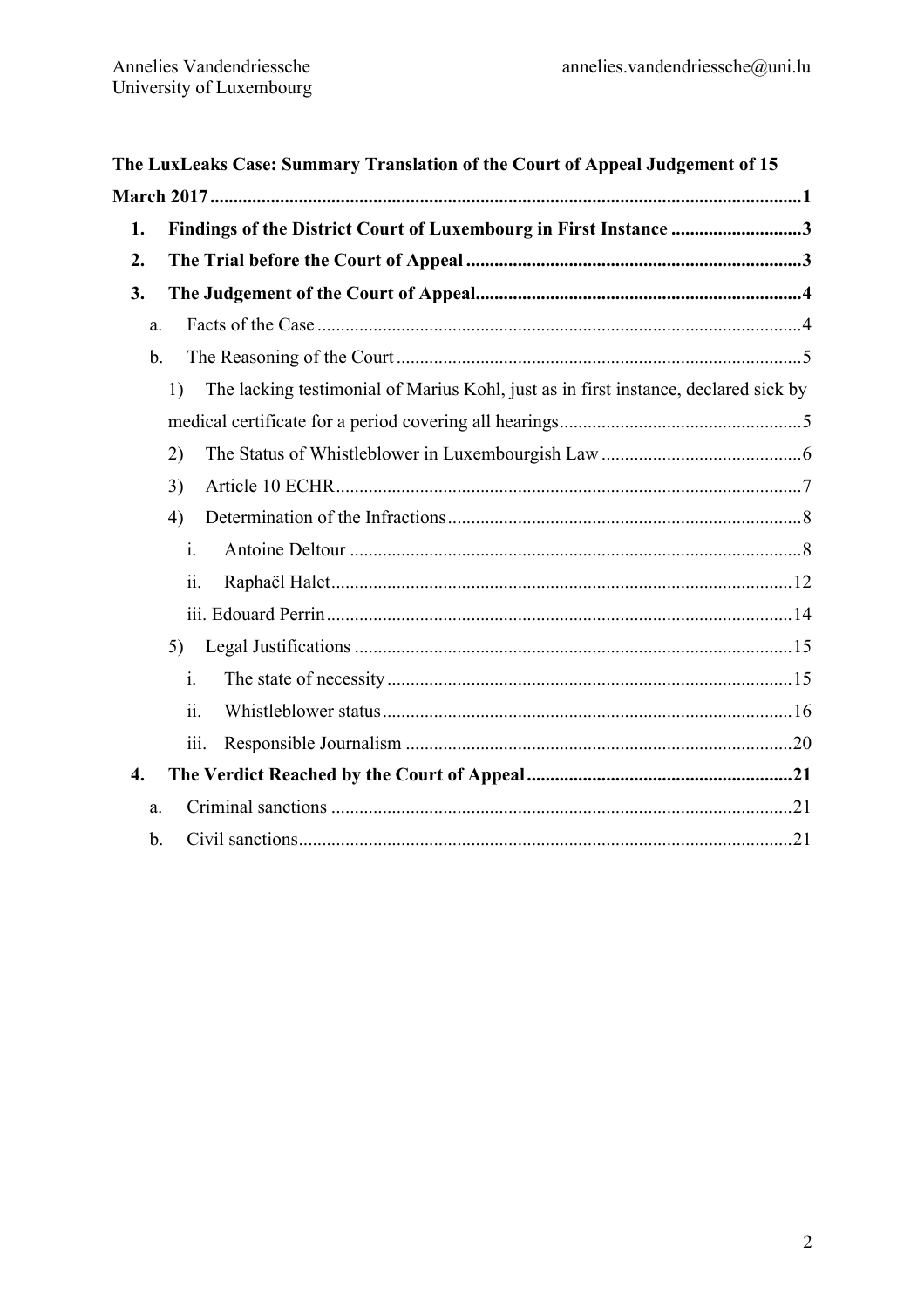# **1. Findings of the District Court of Luxembourg in First Instance**

Sentences in first instance by verdict of 29 June 2016 of the District Court of Luxembourg ('*Tribunal d'arrondissement de Luxembourg')*<sup>4</sup> :

- Edouard Perrin, the journalist, was acquitted of all charges against him
- Halet was condemned to a suspended prison sentence of 9 months and the payment of 1000 euros fine and the charges of his criminal prosecution, as well as the payment of a symbolic euro in damages to PwC
- Deltour was condemned to a suspended prison sentence of 12 months and the payment of a 1500 euros fine and the charges of his criminal prosecution, as well as the payment of a symbolic euro in damages to PwC.

Halet filed for appeal on 29 June 2016.

Deltour filed for appeal on 28 July 2016.

The Public Prosecution filed for a general appeal on 29 July 2016 so that the case against all three defendants would be re-examined in its entirety.

# **2. The Trial before the Court of Appeal**

Public hearings were held on 12, 19 and 21 December 2016 before the Court of Appeal of Luxembourg, 10<sup>th</sup> Chamber, correctional matters.

## **The Hearing of 12 December 2016, were heard:**

- The lawyers for the defense
- the Public Prosecution
- the civil party to the proceedings: PwC
- the defendants Deltour and Halet.

## **The Hearing of 19 December 2016, debates continued, were heard:**

pleading by the Public Prosecution

# **The Hearing of 21 December 2016, were heard:**

- the civil party to the proceedings: PwC
- the pleadings of the two lawyers of Deltour: Philippe Penning and William Bourdon

# **The Hearing of 4 January 2016, were heard:**

- the pleadings of the two lawyers of Halet: Bernard Colin and May Nalepa
- the pleadings of the two lawyers of Perrin: Christel Henon and Olivier Chappuis

# **The Hearing of 9 January 2017, were heard:**

- the Public Prosecution, rebuttal
- re-rebuttals by the lawyers of the 3 defendants, Deltour, Halet and Perrin
- Deltour, Halet and Perrin given the final word

The Court deliberated, and reached its verdict on 15 March 2017.

 <sup>4</sup> Jugement dans le cadre de l'affaire dite "LuxLeaks" du 29/06/2016 (La Justice, Grand-Duché de Luxembourg, 30/06/2016)

<sup>&</sup>lt;http://www.justice.public.lu/fr/actualites/2016/06/jugement-affaire-luxleaks/index.html>.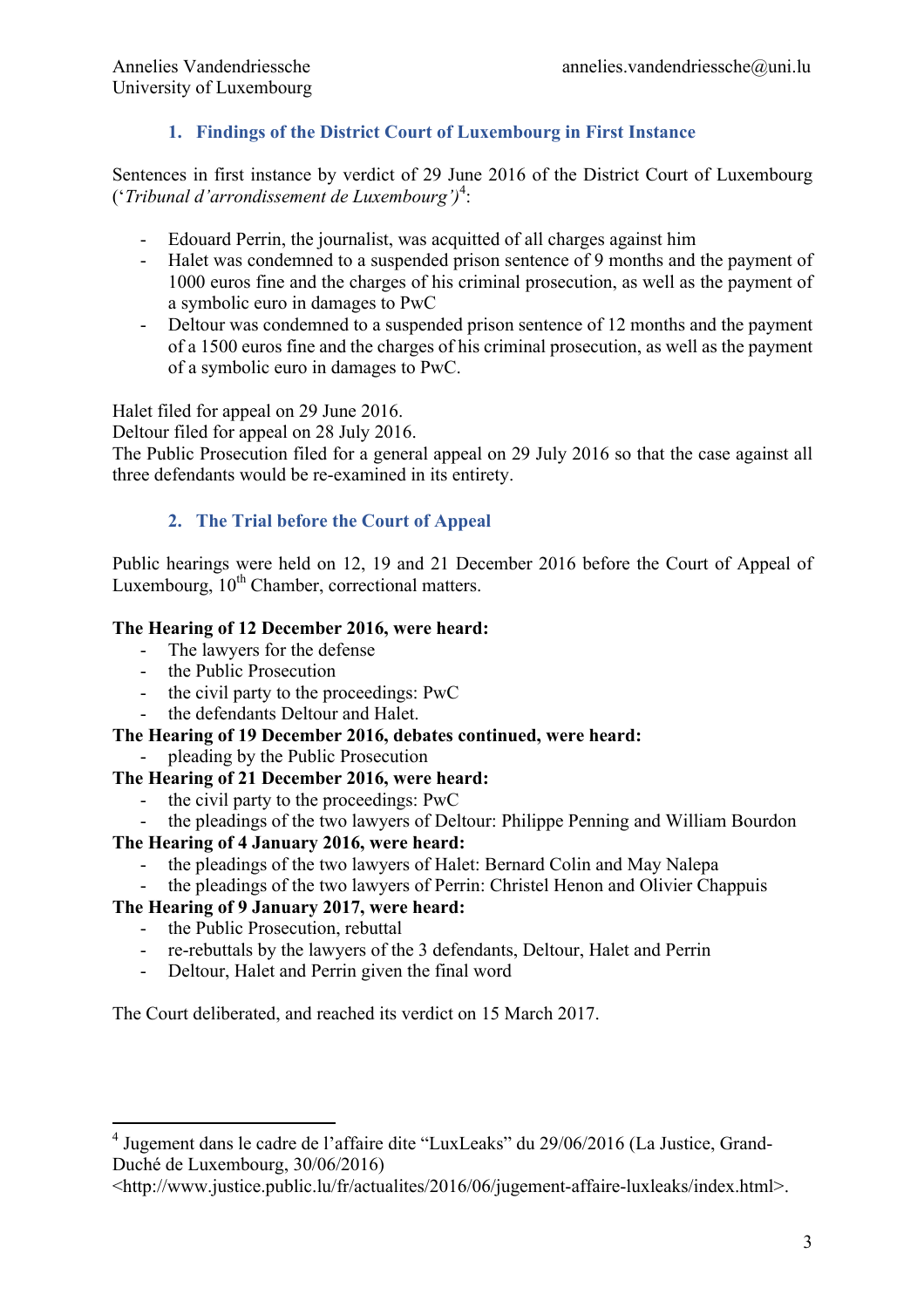## **3. The Judgement of the Court of Appeal**

The Court of Appeal proceeded by first recalling the facts of the case, then considered the defense's request to hear the testimony of Marius Kohl, head of the Tax Administration at the time of signing the controversial advanced tax agreements, it later considered how whistleblower protection and Article 10 of the European Convention on the Protection of Human Rights could be integrated into Luxembourgish law. Subsequently, the Court proceeded by establishing the perpetrated infractions, followed by the consideration for possible justifications for perpetrating the infractions. Finally, the Court pronounced itself on the criminal and civil sanctions for the defendants.

## **a. Facts of the Case**

On 4 April 2012, during an interview for the TV-show C*ash investigation* on France 2 the head of PwC's tax department discovered that an advanced tax agreement (hereinafter 'ATA'), a confidential document prepared by PwC and signed by the Luxembourgish tax authorities, found its way into the hands of the journalist.

By the end of April 2012 tens of multinational companies (hereinafter 'MNCs'), clients of PwC, were contacted by the BBC concerning their tax structures and company structures in Luxembourg, put in place with the help of PwC.

During another episode of the tv-show *Cash investigation* on 11 May 2012 journalists mentioned 47 000 pages of documents of PwC obtained from an anonymous source, including ATAs and confirmation letters signed by the Luxembourgish tax authorities, more precisely by Marius Kohl. 24 clients of PwC and the company law structures put in place to allow for tax optimisation were mentioned in detail. Also in the British TV-shows *Panorama* and *Private Eye*, confidential ATAs with PwC letterhead were thoroughly commented on.

Internal investigation by PwC revealed that the documents originated from an internal leak. It revealed that access to these ATAs was restricted to a limited number of people, but that due to a specific Microsoft Windows feature a large number of auditors could unknowingly have access to these documents.

PwC filed a complaint with Luxembourg's Public Prosecutor's Office for theft, violation of professional secrecy and laundering-possession of stolen material.

In a new tv-episode of *Cash investigation* in June 2013, again confidential documents of PwC were discussed, this time confidential tax declarations of large MNCs, not originating from the original leak by Antoine Deltour.

On 5 & 6 November the ICIJ published online 28 000 pages of confidential PwC documents, including 538 ATAs taken by Antoine Deltour and 14 tax declarations of large MNCs taken by Raphaël Halet. Research by the ICIJ brought to light the advantageous tax agreements concluded between PwC and the Luxembourgish fiscal authorities, through mechanisms and constructions allowing revenue to be transferred from one branch of a company to another, resulting in a much lower tax rate than the legal tax rate. This leak is what led to what is now known as the *Luxleaks* scandal.

Antoine Deltour, auditor for PwC, was identified as having copied on October  $13<sup>th</sup> 2012$ , training documents as well as 554 files, of which 537 were ATAs, some of which were portrayed on television. He was charged by the investigative judge on 12 December 2014.

He admits the material circumstances: he declares having copied, using the server of his employer, over 45 000 pages of confidential documents onto his professional laptop to then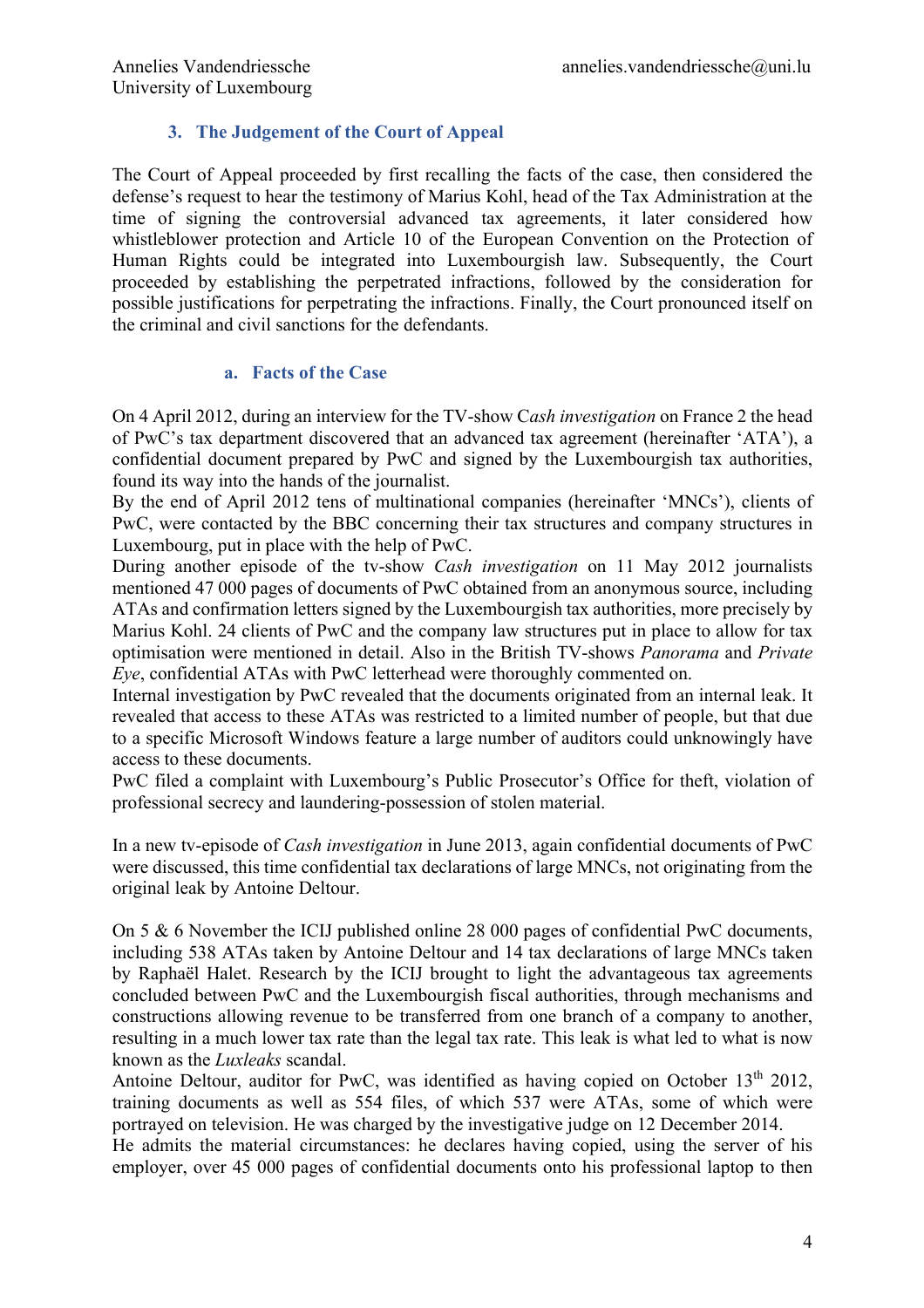recopy them onto his personal computer's hard drive. He acknowledges having given a copy of the whole of his documentation to the journalist Perrin, so that it could be published, so that things would change for the better.

Halet admits to having copied the tax declarations in order to transfer them to the journalist Perrin, in order to support his journalistic investigation and revelations made in the media. Halet was charged by the investigative judge on 23 January 2015.

Perrin admits to having as an investigative journalist while working on a documentary concerning tax evasion, contacted Antoine Deltour, after a comment he made on a website concerning tax optimisation. He admits to having received all of the documents Deltour copied, and to having analysed, used and exhibited them partly during the course of his show *Cash investigation*. Halet however contacted him on his own initiative proposing to hand him documents to support his work. He confirms that he recommended that Halet use the dead mailbox technique for the transfer of the documents, and using this method he received the 14 tax declarations Halet copied from PwC. Perrin was charged as an accomplice by the investigative judge on 23 April 2015.

All three defendants contest having forwarded the documents to the ICIJ.

## **b. The Reasoning of the Court**

In its judgement the following points were considered by the Court:

## *1) The lacking testimonial of Marius Kohl, just as in first instance, declared sick by medical certificate for a period covering all hearings*

The lawyers of Raphaël Halet wished to hear the testimony of Marius Kohl, who approved the ATA requests submitted to the Luxembourgish tax authorities in order to question him about the administrative functioning behind the ATAs, so that the defense could establish the illegality of these practices and thereby the illegality of the practices denounced by Halet. They consider the medical certificate to be false, and request the nomination of a doctor by the Court, so that he can provide a second opinion. The testimony of Marius Kohl would be necessary and useful to safeguard the rights of the defense in accordance with Article 6 of the Convention for the Protection of Human Rights and Fundamental Freedoms, more commonly referred to as the European Convention on Human Rights (hereinafter 'ECHR'). This request is supported by the lawyers of Edouard Perrin, whereas the lawyers of Antoine Deltour revert to the wisdom of the Court concerning this matter.

The Court acknowledges that Halet may have a personal interest in the testimony of Marius Kohl, despite the fact that he only revealed information on tax declarations and not on the ATAs, since the revealing of 14 tax declarations can be seen in the context of the tax law practices favouring MNCs that were originally denounced by Antoine Deltour.

The Court however did not find this request well-founded, and considered the hearing of Marius Kohl to be unnecessary for 5 reasons:

1. The legality of the practice is not a necessary criterion for the application of the status of whistleblower according to the jurisprudence of the European Court of Human Rights (hereinafter 'ECtHR'), the disclosure can concern "dysfunction" or "questionable practices".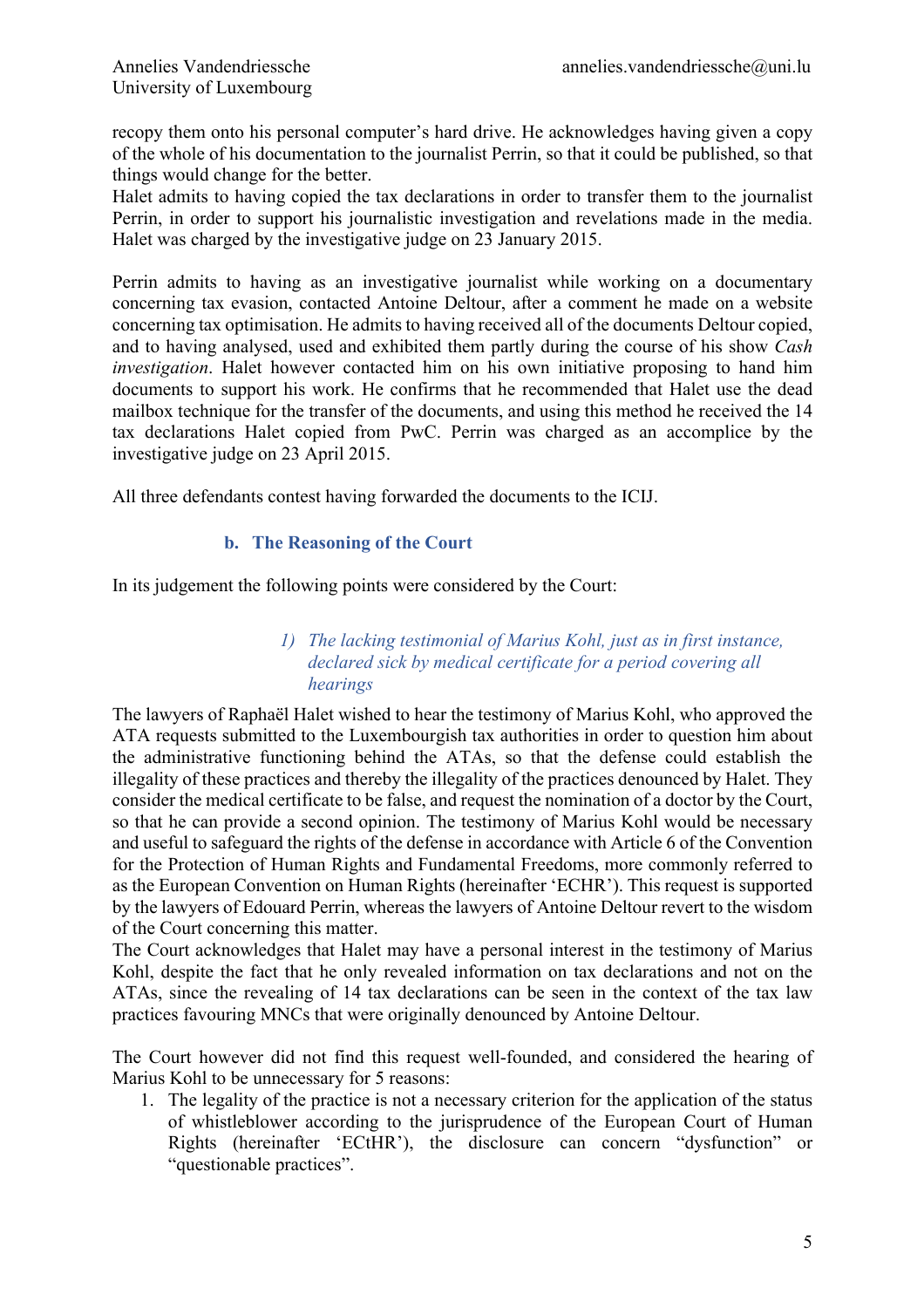- o Even when considering the public interest of the disclosure and its proportionality the ECtHR does not consider the legality of the disclosed act, but rather takes into account the damage caused by it.
- 2. The facts the defense wishes to establish through the testimony of Marius Kohl, are not opposed by any of the parties to this dispute.
- 3. Marius Kohl if heard, would only be able to pronounce himself on material facts, not on the legality of the practices
- 4. This Court will also not pronounce itself on the legality of an individual administrative decision, or on the legality of an administrative practice, since this is not within its competence (competence of administrative courts)
- 5. Material evidence, decisions and documentation provide the same information a testimony by Marius Kohl would.

The Court therefore did not appoint a doctor to evaluate Marius Kohl's physical capability to appear in Court.

## *2) The Status of Whistleblower in Luxembourgish Law*

The Court contemplated first how the protection of whistleblower could be integrated into Luxembourgish criminal law.

The defendants Antoine Deltour and Raphaël Halet rely above all on Article 10 ECHR, as interpreted by the European Court of Human Rights (hereinafter 'ECtHR'), and ask that in application of Article 10 their status as "whistleblower" be recognised and that their acquittal be pronounced on that legal basis.

Edouard Perrin asks for his acquittal, and as subsidiary means asks for his acquittal on the basis of Article 10 ECHR.

The Public Prosecution held that the status of whistleblower according to the ECtHR entails an immunity from judicial prosecution and criminal sentencing under certain conditions, in application of the principle that for state intervention with the freedom of expression to be legal it must be "necessary in a democratic society". In Luxembourgish law, the status of whistleblower would hence constitute a justification, neutralising the legal element of the infraction, resulting in the acquittal of the defendant. The conditions for application of this status are cumulative, if all conditions are not fulfilled, this could however result according to Luxembourgish law in the application of extenuating circumstances (*'circonstances atténuantes'*), with an impact on the determination of the severity of the criminal sentence.

The status of whistleblower in Luxembourgish law is recognised by two instruments, though a definition and precise criteria for its application are lacking:

- Article L.271-1 of the Labour Code
	- o Limited to protecting against reprisals those employees refusing to cooperate to, or who expose facts that could constitute the infraction of bribery or traffic of influence (*"prise illégale d'intérêt, de corruption ou de traffic d'influence")*
- Article 38-12 of the Law of 5 May 1993 on the financial sector
	- o Limited to employees exposing violations or potential violations of EU Regulation 575/2013, of the Law of 5 May 1993 on the financial sector and of its implementing measures

Although the hierarchy between international and national norms is not explicit in Luxembourgish law, Luxembourgish courts may proceed to a control of conventionality, which could lead to the prioritising of the international norm of direct application over the national norm, be it an earlier or later national norm. Luxembourgish courts will take into consideration and apply the ECHR, as well as its interpretation by the ECtHR, to the present case, based on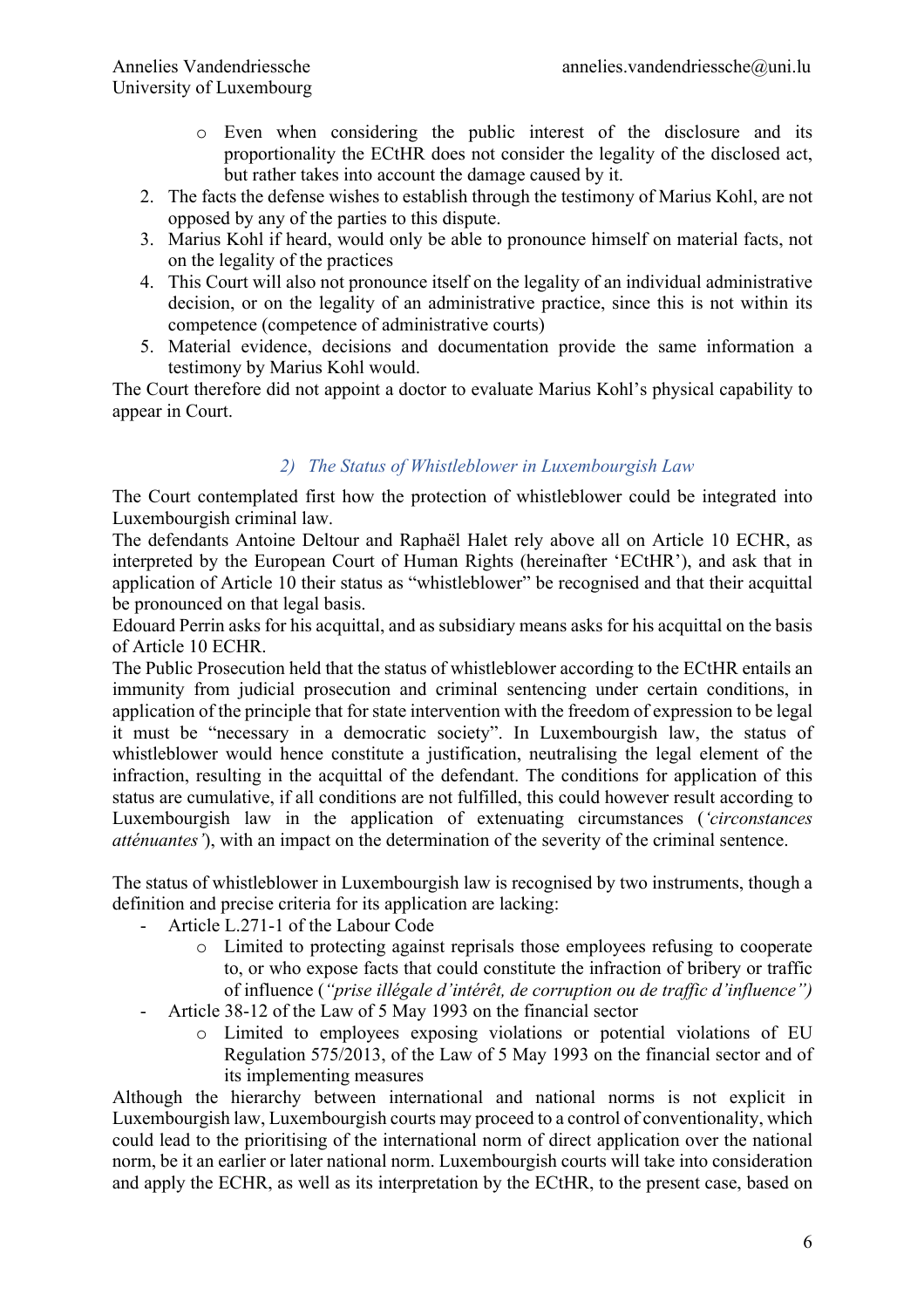Articles 1 and 32 ECHR requiring that the rights guaranteed in by the ECHR be effective and concrete.

# *3) Article 10 ECHR*

Jurisprudence of the ECtHR regularly emphasises that a violation of Article 10 lies in the chilling effect of sanctions on the use of the freedom of expression, particularly when a whistleblower could face criminal prosecution.

Since the Convention does not prescribe exactly how to shape in national law the enjoyment of the fundamental rights and freedoms contained in it, it is up to the Member States to determine how to give the Convention an effictive application.

The lawyers of Deltour and Halet emphasise that they do not wish to invoke Article 10 as a justification, neutralising the legal element of the infraction.

- They request the Court to verify whether the restriction of their right to freedom of expression and to communicate information was necessary in a democratic society
	- o According to the Court of Appeal however, neither the ECHR nor Luxembourgish law provide the whistleblower with immunity against criminal prosecution, nor with a cause for non-liability in criminal law, or with an exempting or an absolutory cause (a *cause absolutoire* or a *cause de nonimputabilité)*
		- Though through Article 10 ECHR it can be established whether or not the criminal prosecution was necessary in a democratic society, it does not allow the simple acquittal of the accused of an infraction of criminal law of which all the constituting elements have been legally established.
		- Lacking any more specialised text in this field of law, the Court of Appeal will only pronounce the acquittal of the accused based on an exempting cause, on a justification, on a cause of non-responsibility, or based on an absolutory cause ("*cause de non-imputabilité*, justification, *cause d'irresponsabilité*, *ou cause absolutoire"*)

According to the Court, justifications either have a legal or jurisprudential basis

- When a legal or regulatory basis for such a justification is lacking, a *sui generis* justification is sometimes developed through jurisprudence, in order to absolve actions which would normally constitute an infraction
	- o This can only happen under 4 circumstances:
		- when there is a conflict of laws meaning that the legislator cannot punish those acts required or permitted by other legal instruments that are still in application
		- § **when the derogation is motivated by the social utility of the action**
		- § **when the action is inherently legitimate**
		- § **when a strict application of the law is inadequate or inappropriate**
	- o an example of such a sui generis justification developed by jurisprudence is the 'state of necessity'

Article 10 ECHR, provides that the exercise of the freedom of expression but also the freedom to receive and impart information can only be subject to conditions, restrictions and sanctions if provided by law and necessary in a democratic society for the protection of the reputation and rights of others, to prevent the revelation of confidential information or to guarantee the authority and impartiality of the judiciary.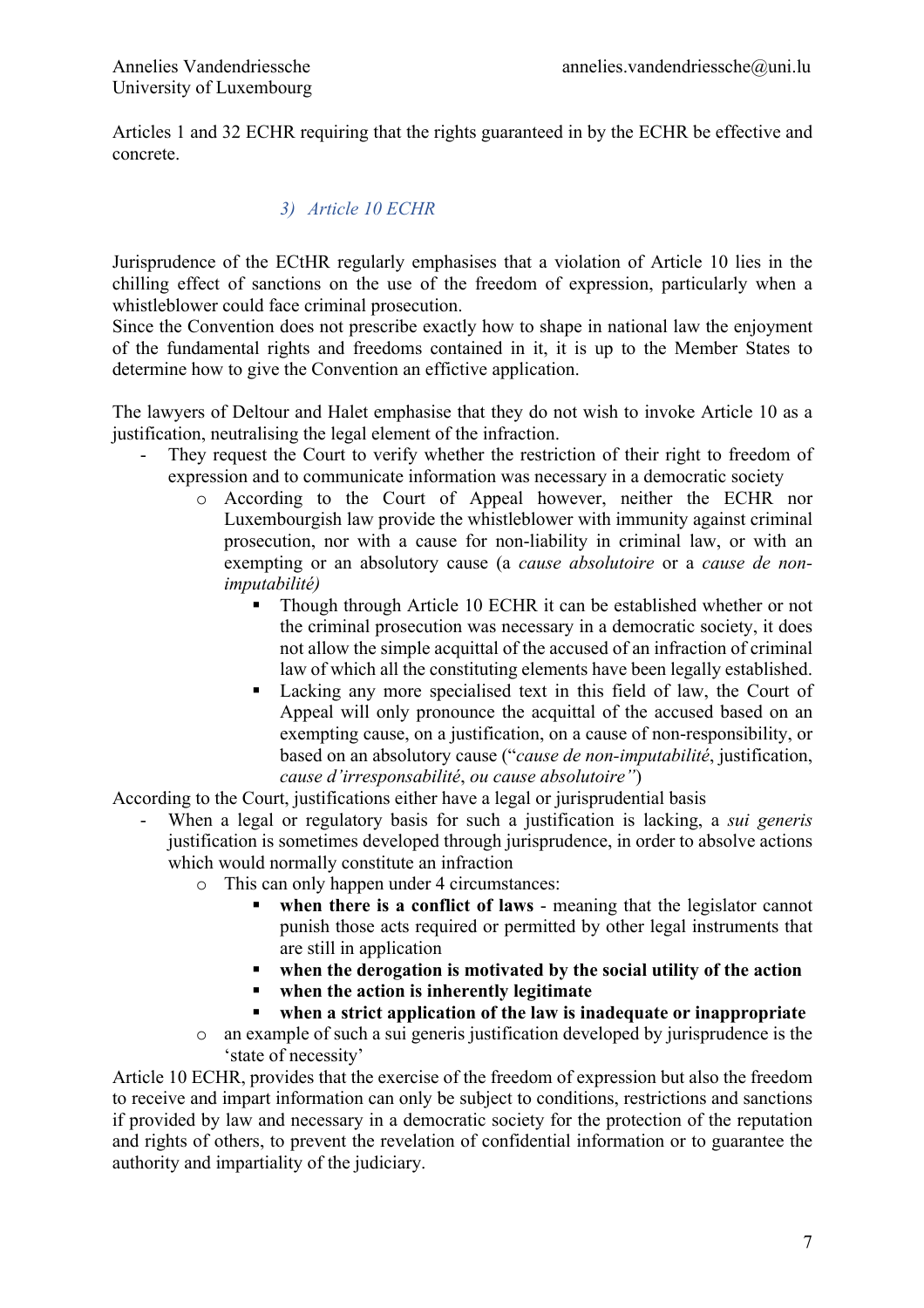- According to the Court of Appeal the exercise of this freedom should not be hampered by internal national legislation, meaning that in a debate on a matter of general interest concerning tax evasion, the freedom of expression of the whistleblower can under certain conditions prevail and be invoked as a justification for a violation of national legislation
	- o The justification of the status of whistleblower will hence neutralise the illegality of the violation of the law, under the condition that the violation was committed in good faith and in a proportionate and adequate manner, to reveal information of general interest
		- § Since a justification neutralises the legal element of the infraction, leading to the acquittal of the defendant, it is necessary first to determine whether the facts the defendants are accused of constitute criminal infractions.

## *4) Determination of the Infractions*

In determining whether the material facts constitute infractions of the Criminal Code, the Court of Appeal, considered all three defendants separately: (i) Antoine Deltour, (ii) Raphaël Halet and (iii) Edouard Perrin.

#### i. Antoine Deltour

## **1. Domestic theft (Article 464 Criminal Code)**

- a. The court in first instance held Deltour guilty of domestic theft for the copying onto his professional computer of documents stored electronically on the PwC servers, to later copy the files onto his personal computer, knowing that he did not have the right to do so
	- i. The court's reasoning was based on jurisprudence of the Court of Cassation of 3 April 2014 which held that electronic data stored on a server, although an immaterial good, falls within the material scope of application of theft (Article 461 Criminal Code)
		- 1. The defense contests that an immaterial good can be stolen, and holds that a "good" as understood under Article 461 of the Criminal Code can only be a material good, they deem the introduction of the expression "electronic key" into Article 461 as a consequence of the implementation into Luxembourgish law of the European Council Convention on Cybercrime of 2014 to support the idea that immaterial goods were prior to this excluded from the scope
			- a. The public prosecution contests this, saying that electronic data, in fact has a certain material presence and must be considered a "good" within the meaning of Article 461
- b. According to the Court of Appeal electronic data, is not information in a strict sense, but exists in the form of a sequence of numbers, in electronic form, translated by a software, which allows for the performance of certain tasks. Electronic data can be registered, transmitted or reproduced in the form of impulses sent through electronic circuits, on tapes, magnetic disks or usb sticks, on which the delivery can be established in a material sense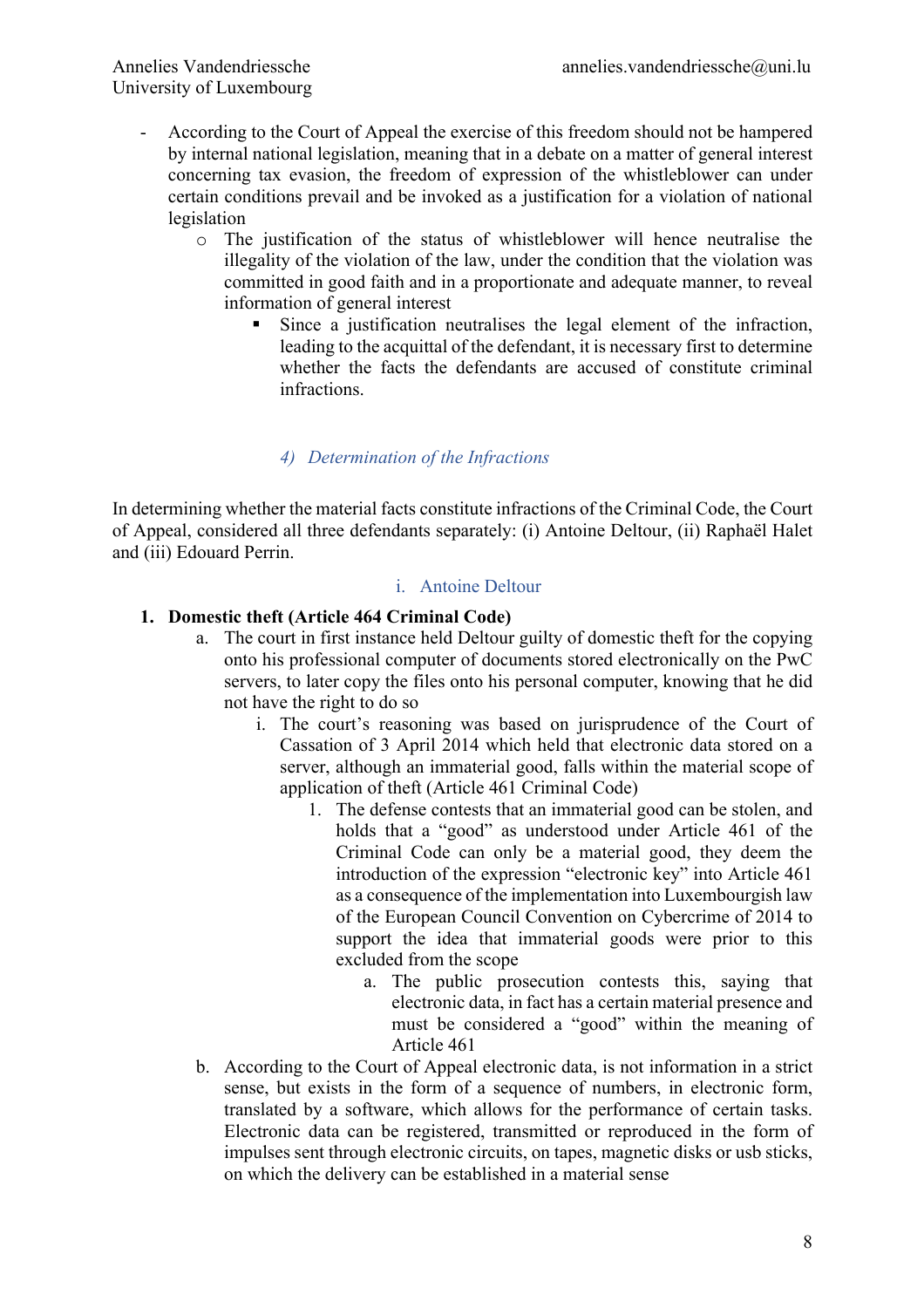- i. Electronic data is not completely immaterial, it can be taken by extracting it from the automated data processing system
	- 1. According to the Court of Appeal the jurisprudence of the Court of Cassation therefore remains valid, and electronic data stored on an employer's server are therefore legally the exclusive property of the owner of the server and constitute goods which can be taken by means of download or transfer
		- a. A person having accessed and maintained himself within an automated data processing system taking from it electronic data and saving it onto his own electronic storage system without the consent of the owner is therefore guilty of theft
			- i. The fact that the owner does not lose possession of the data is irrelevant from the moment that his will was not respected
			- ii. criminal intent may be established from the moment that the author was aware that the stolen good was not his property
			- iii. *dol général* (similar to what is understood as "basic intent") may be established by the fact that the author was conscious of the fact that saving the data happened without the right to do so
			- iv. *dol spécial* (similar to what is understood as "specific intent") may be established when the author of the action of appropriation of data, behaves as the rightful owner of the data
			- v. According to the Court of Appeal the motive is irrelevant for the characterisation of the action as an infraction
- c. According to the Court of Appeal by accessing and maintaining himself in the data system of PwC and extracting and downloading from it, without the consent of the owner, training documents as well as the ATAs in the form of electronic data stored on PwC's servers, to save it onto the hard drive of his personal computer, Deltour appropriated a good belonging to someone else.
	- i. Deltour claims having had the right to save the training documents, but PwC contests this based on his employee contract
		- 1. Deltour never supported with proof his claims that there existed a tolerance as to the saving of these types of documents, they therefore remain pure allegations
	- ii. The appropriation of documents further took place the eve of the end of his employee relationship with PwC at the premises of PwC itself, at Deltour's habitual workplace
		- 1. The aggravating circumstance of domesticity is thereby fulfilled
		- 2. The Court thereby confirms the judgement in first instance on the matter of domestic theft, and retains the charge of domestic theft against Deltour.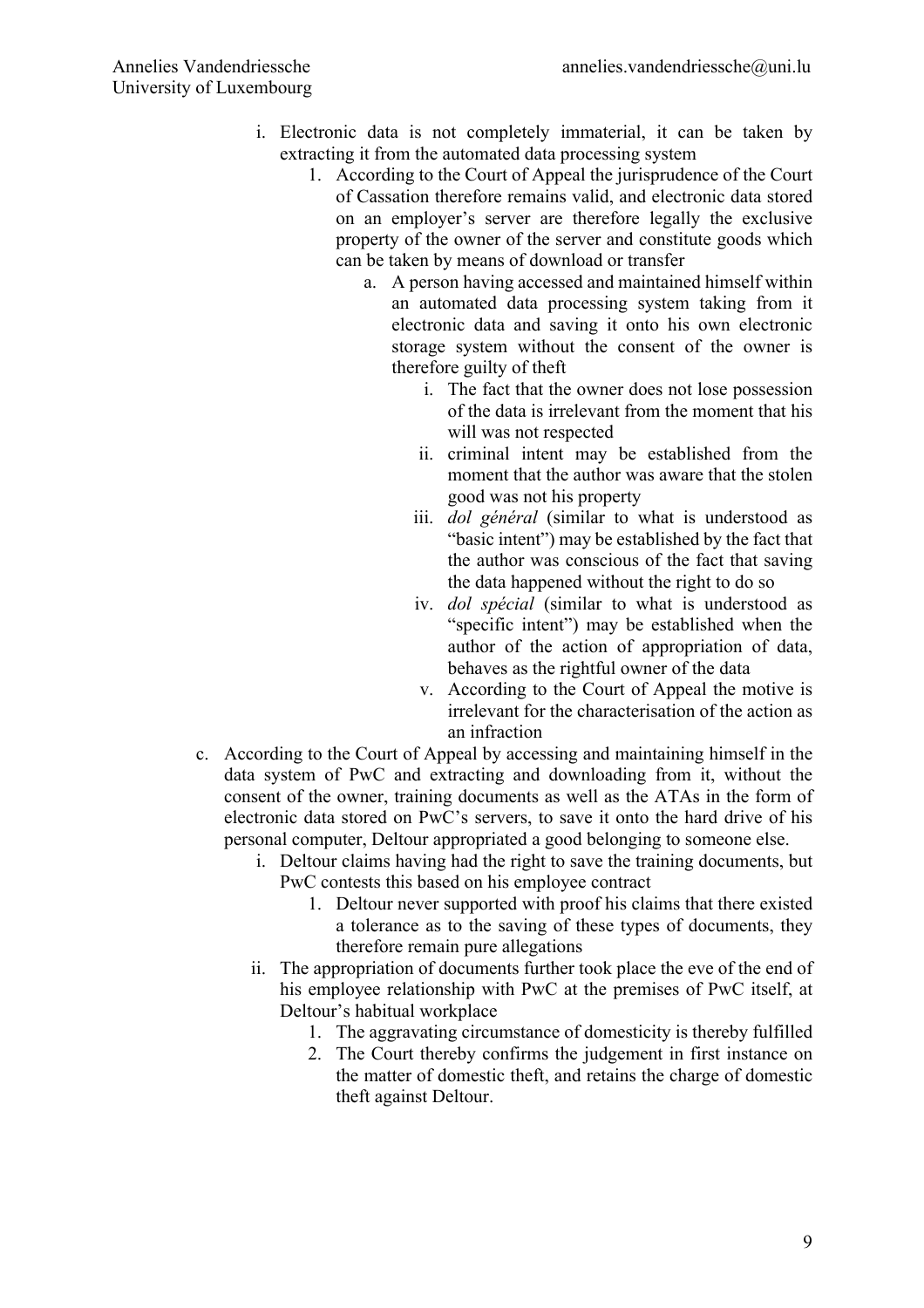# **2. Informational fraud (Article 509-1 Criminal Code)**

- a. The charge of fraudulent accessing and maintaining oneself within an automated data processing system was held against Deltour in first instance
	- i. The defense requests acquittal on this charge on the basis that this supposes a forced entry into the system, whereas Deltour was authorised to access the system, and then remained voluntarily within another part of the system
		- 1. Deltour, given his work as auditor had a free access to certain parts of the system of PwC, a particularity of Microsoft Windows however allowed him free access to the ATAs, to which access was normally restricted for him
- b. The Court however emphasised that the material element of the infraction is constituted by either the fraudulent access or the fraudulent maintaining of oneself in the system, either one is sufficient
	- i. Having an authorised access into the system does not automatically imply that it is legitimate to maintain oneself in that system, also an employee performing actions within that system which fall outside his mission is to be considered fraudulent
		- **1.** By downloading the ATAs Deltour exceeded his authorisation of access to the system, his continued presence in the system in order to access the ATAs therefore constitutes fraud in the meaning of Article 509-1 Criminal Code

## **3. Violation of trade secrets**

- a. In first instance the Court held that knowledge of the tax law and company law constructions of MNCs facilitating tax optimisation in Luxembourg was restricted to a small group of people having an interest in keeping these practices secret. The intentional revelation by Deltour of these constructions to the journalist with the intent to harm his employer caused significant harm to PwC. The charge was therefore held against Deltour.
	- i. The Court of Appeal however emphasised that for a violation of trade secrets to take place a revelation of a secret known only by a limited number of people and difficult to acquire knowledge of for third persons, must happen in order to achieve one of the aims foreseen by the law
		- 1. The revelation must be made with malicious intent towards the employer, or be made in a context of gaining a competitive advantage or an illicit benefit from it
			- a. According to the Court Deltour does not fulfill these conditions, since the facts indicate that Deltour when transferring the documents to the journalist did not wish to harm his employer but acted out of conviction and had specifically requested that the journalist would not reveal the name of the company and of its clients. Only when the journalist insisted, these names were revealed. Deltour also did not receive any kind of remuneration for his revelations.
				- i. For these reasons the charge of violation of trade secrets can not be held against Deltour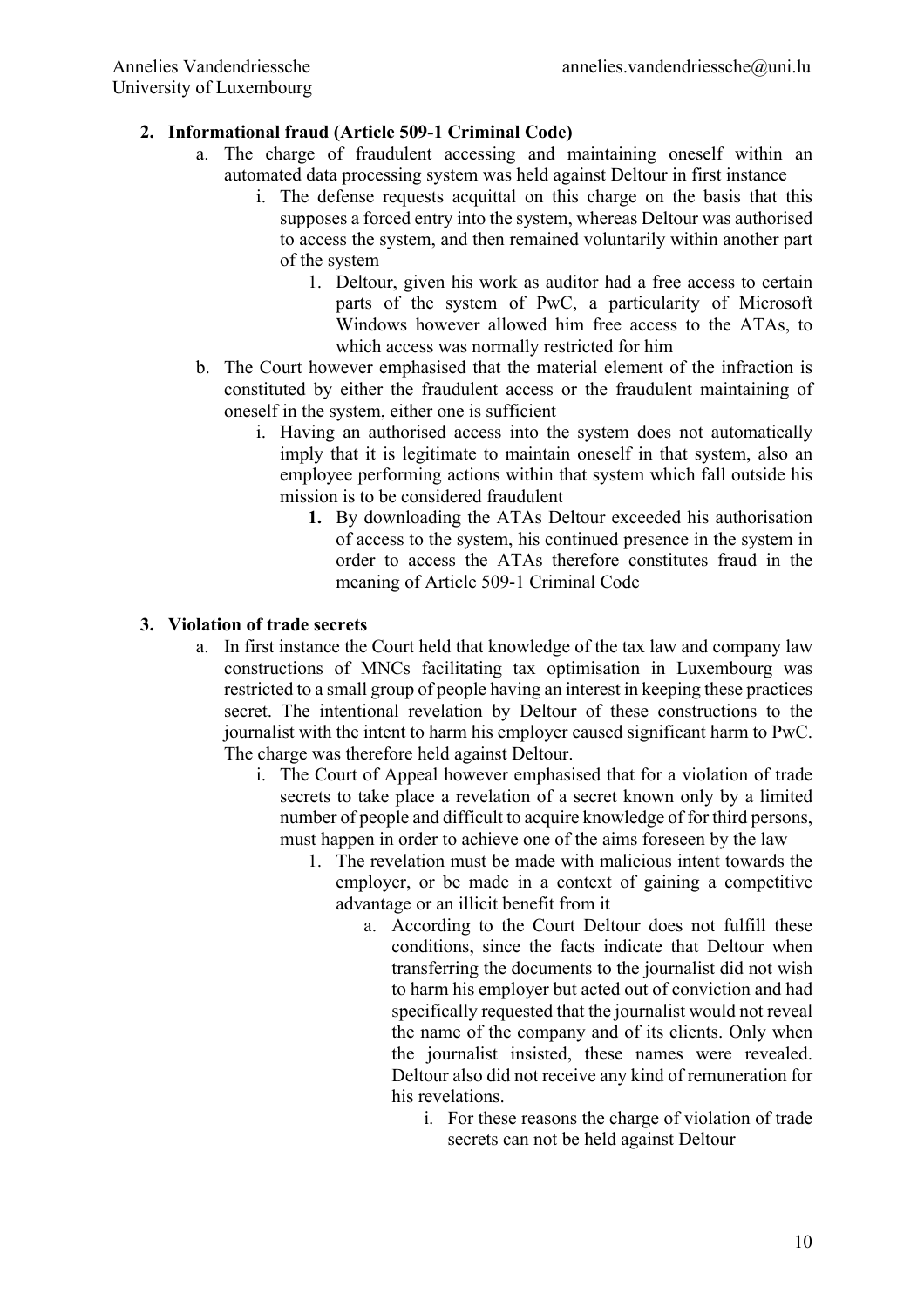# **4. Violation of professional secrecy (Article 458 Criminal Code)**

- a. In first instance the court held that the revelations made by Deltour concerning the tax structures were only known by a limited amount of persons having an interest in keeping this secret, and that his revelations were made with the intention of harming his employer PwC
	- i. The defense and Public Prosecution are now however in agreement that the revelations made by Deltour had no intention of harming his former employer PwC
- b. With regard to the violation of professional secrecy Deltour is accused of having communicated the ATAs to Perrin
	- i. From the hearings it can be seen that Deltour did not have any malicious intentions towards his employer but acted out of conviction, and wanted to allow Perrin the possibility of preparing a documentary on tax optimisation and the systemic practice of ATAs in Luxembourg in order to provoke public debate on this issue
		- 1. Deltour also at first did not wish the name of his former employer or its clients to be mentioned, the journalist however insisted
		- 2. He also made no profit from his revelations
	- ii. Deltour admits having been subject to the obligation of professional secrecy and to the material aspects of the facts, but asks the Court to take into consideration that the professional secrecy protects the clients of PwC, and not PwC itself, and that no clients brought charges on these grounds. He also contests the secrecy of the ATAs since they can be verified in the Registre de commerce et des sociétés
		- 1. The Court established that Deltour was subject to professional secrecy: the Law on the Profession of Auditor requires all professionals to keep secret the information confided in them during the exercise of their profession, Deltour's contract contained a confidentiality clause, and since Article 458 on the obligation to professional secrecy is a public policy provision ("*disposition impérative et d'ordre public"),* it is therefore not required that the clients bring charges in order for Article 458 to apply to the facts at hand
			- a. The secret nature of the ATAs is demonstrated by the fact that only a very limited number of people had access to them within PwC
			- b. The obligation of professional secrecy also remains after leaving his functions, so at the moment of transfer of the documents to Perrin by Deltour, this obligation still applied
			- c. Further, this transfer happened intentionally, not by inadvertence or imprudence
		- **2.** According to the Court Deltour therefore violated his obligation to professional secrecy
- **5. Laundering and possession of stolen and fraudulently accessed goods (Article 506- 1)**
	- a. Persons having held in possession the products of a primary infraction, such as theft or fraud, aware of their criminal origin, will be charged with launderingpossession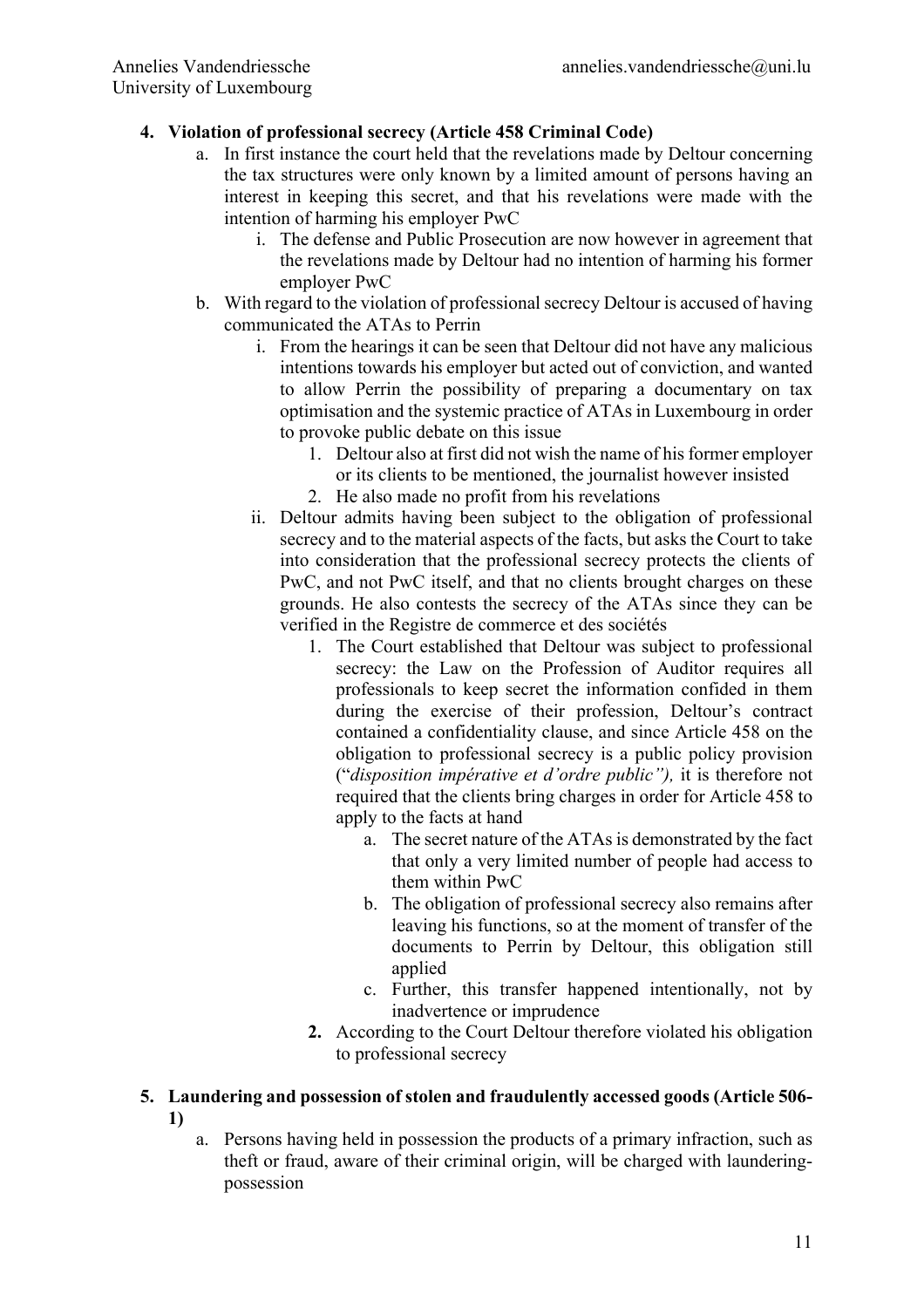i. The Court therefore finds Deltour guilty of the laundering and possession of the product of the domestic theft. As for the laundering and possession of the product of the fraudulent access to a database perpetrated by him, the Court does not retain the charges since this type of laundering was only incriminated by law of 18 July 2014, after the facts had taken place.

## ii. Raphaël Halet

## **2. Domestic theft (Article 464 Criminal Code)**

- a. In first instance Halet was found guilty of domestic theft for having taken from his employer, without his employer's permission several tax declarations, and for having given access to them to the journalist Perrin for use in his documentary by means of the technique of the dead mailbox
	- i. His defense relies on Article 7 ECHR, and the principle of the nonretroactivity of a later jurisprudential turn, namely the fact that only by recent jurisprudence of 2014 it was confirmed that electronic data can fall within the material scope of theft
		- 1. the jurisprudence of the ECtHR however emphasised that Article 7 does not prevent the application of a "reasonably foreseeable" interpretation that is "coherent with the substance of the infraction"
			- a. According to the Court the interpretation that electronic data is a good that can be stolen was perfectly foreseeable given the development and increase in the use of technology and electronic data in daily life, and taking into account the economic value of some of this data. The evolution of jurisprudence was showing a development in that direction already prior to 2014.
			- b. The Court also emphasised that Halet was very conscious that his actions were illegal, clearly resulting from his exchanges with Perrin where Halet insisted that he wished to stay anonymous and desired not to lose his job at PwC
				- i. Halet knew the documents were property of PwC and that he was not authorised to transmit them to a third person
				- ii. The Court therefore concluded that Halet is guilty of domestic theft

## **3. Informational fraude (Article 509-1 Criminal Code)**

- a. The defense emphasises that Halet was authorised to access and to maintain himself within the database, reiterating the argument put forward by Deltour's lawyers that the infraction of fraudulent access to a database implies forced entry
	- i. As established by the Court in the evaluation of the actions of Deltour, the infraction does not suppose forced entry, and its material element is fulfilled by either the fraudulent access or the continued presence in the database
		- 1. It is fulfilled when even having legitimate access to the system, nonauthorised operations are performed once within the system, the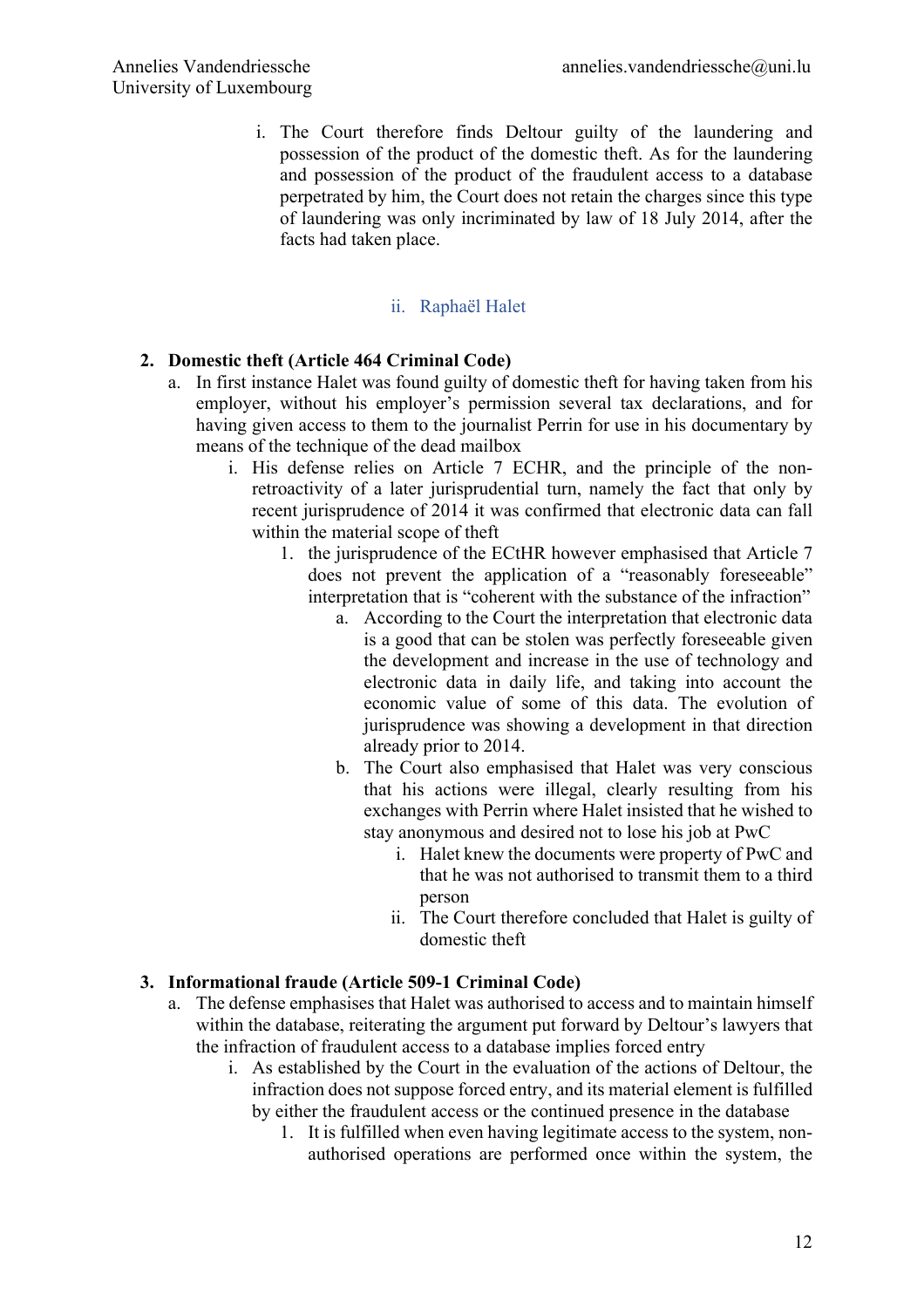author of the infraction being aware that he is exceeding his professional functions

- a. The Court hence established that Halet maintained himself fraudulently in the system of his employer PwC in order to download 14 tax declarations, thereby knowingly exceeding the limits of his access authorisation
- b. The defense also once again put forward the application of Article 7 ECHR, but the Court re-emphasised that an interpretation of an infraction by the courts which is coherent with the substance of that infraction, such as in the case at hand, should be considered foreseeable.
- c. According to the Court the fraudulent intent of Halet was established by his access to the system in order to maintain himself there in order to appropriate documents with the aim of transferring them to the journalist

## **4. Violation of trade secrets (Article 309-1 Criminal Code)**

- a. The court in first instance held that by communicating the documents to Perrin, Halet was guilty of knowingly violating his obligation to professional secrecy, with the intention of harming his employer
- b. The Public Prosecution on appeal held that the tax declarations appropriated by Halet did not constitute trade secrets, since they do not concern the legal and tax constructions involved in the ATAs. Based on this, the defense asked for the acquittal of Halet on this charge.
- c. According to the Court 5 conditions must be fulfilled for an infringement of Article 309-1:
	- 1. There must be a use or communication
	- 2. With malicious intent
	- 3. Or with the aims contained in the law
	- 4. Of a trade secret
		- a. A fact related to a commercial or industrial undertaking known only by a limited number of people of which the revelation would harm the competitive position of the undertaking
	- 5. By an employee or former employee
		- a. This person must have knowledge of this secret following as a consequence of his position in the company
- d. According to the Court tax declarations are simple unilateral declarations by an undertaking related to its financial situation and fiscal choices, these do not constitute a trade secret
- e. The Court further holds that Halet did not act with the intention to harm his employer but with the aim of supporting the investigation of Perrin into tax evasion and with the aim to inform the public
	- i. There was therefore no violation of trade secrets by Halet, he is acquitted of this charge

## **5. Violation of the obligation to professional secrecy (Article 458 Criminal Code)**

a. In first instance it was held that through his profession Halet was subject to the obligation to professional secrecy, that his revelations were made voluntarily, that they were susceptible of causing harm to PwC and were made outside of the situations where the law permits it, and were made with criminal intent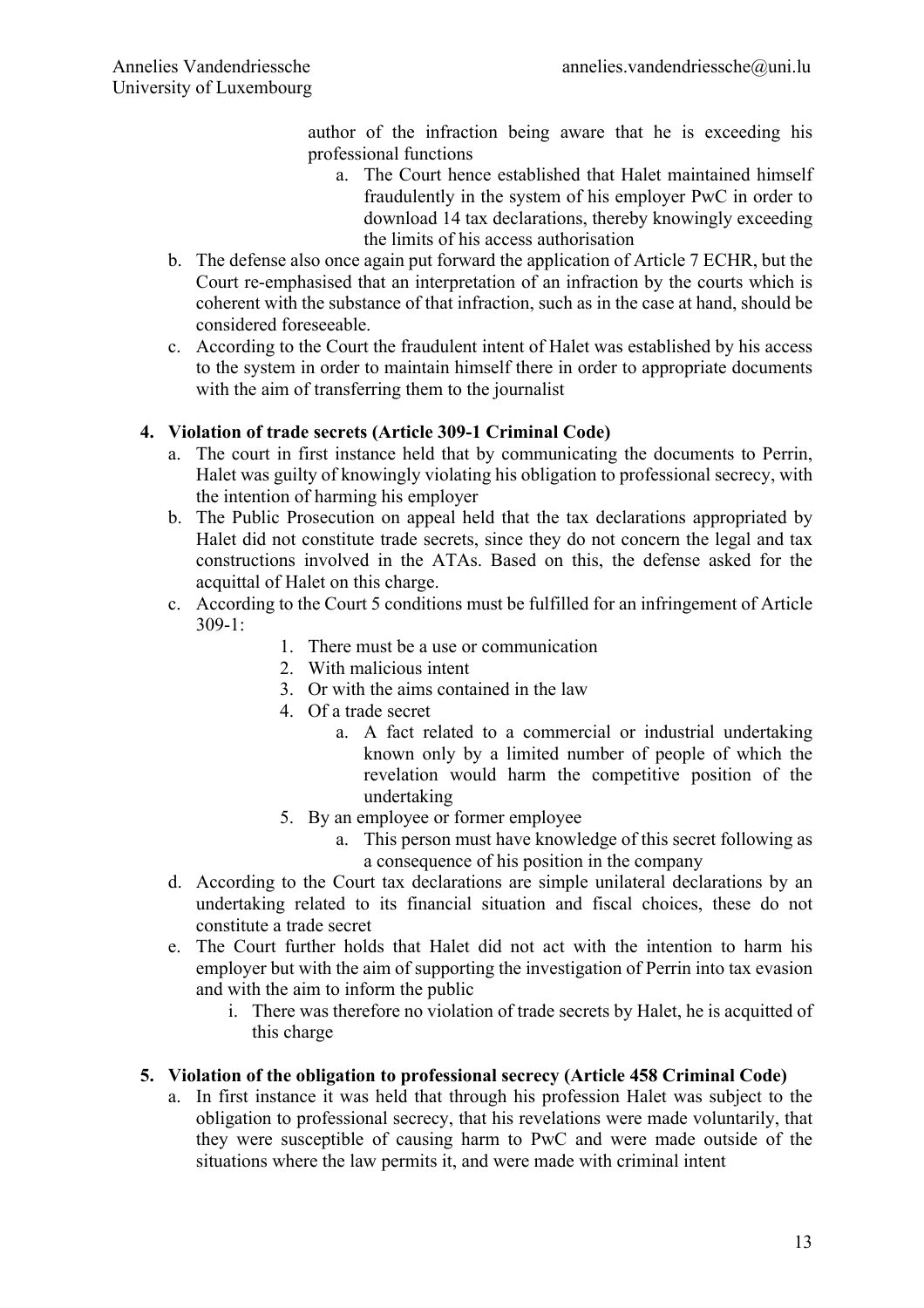- i. The defense submits that Halet was not subject to professional secrecy, since he only worked in the archives and was not an auditor, that he had no higher education and knew nothing of deontology. At the time of the infraction he would not have known that he was subject to professional secrecy.
- ii. The Court however emphasised that the obligation to professional secrecy is a public policy provision, and that it applies to all employees of the undertaking, no matter their position or rank: The Law on the Profession of Auditor does not distinguish according to the professional function within an auditing company.
	- **1.** The violation of professional secrecy took place at the moment Halet communicated the password of the dead mailbox containing the documents to Perrin, this communication was a voluntary and conscious decision, the charge of violation of professional secrecy can thus be upheld against Halet

## **6. Laundering and possession of stolen and fraudulently accessed goods (Article 506-**

- a. Halet is acquitted of the charge of laundering and possession of material obtained through fraudulent access into and the maintaining of oneself in a database, since the law incriminating this as a primary infraction for laundering dates from July 2014, after the occurrence of the incriminating facts. Since Halet was acquitted of the charge of violating trade secrets he is also acquitted of the charge of laundering and possession of material obtained through the violation of trade secrets
- b. Since Halet was however held guilty of domestic theft, he is therefore also guilty of the laundering and possession of material obtained through that theft

## iii. Edouard Perrin

Perrin was charged as author, or accomplice of Halet, for the violation of trade secrets and professional secrecy, but acquitted in first instance since Perrin acted to protect his source Halet when suggesting the creation of the dead mailbox for the transfer of the documents. He also did not instruct or guide Halet in how to procure the documents, these are therefore not participatory actions to the infraction.

- 1. The Court of Appeal confirms the acquittal of Perrin on these charges, though on different grounds:
	- a. The Public Prosecution considers that Perrin gave Halet useful help in violating his professional secrecy by instructing him on how to use the method of the dead mailbox, and is therefore an accomplice, even if this may be subject to justification under Article 10 ECHR
	- b. According to the Court the tax declarations are subject to professional secrecy since they constitute confidential information and are by their nature "secret". This constitutes the material element of the infraction of violation of professional secrecy. Those who knowingly assist or facilitate the committing of the violation of professional secrecy are considered accomplices, the mere assistance constitutes complicity in the perpetration of the infraction
		- i. The facts show that Perrin instructed Halet on how to use the dead mailbox to transfer him the documents in order to protect the anonymity of Halet, which Halet insisted on in his emails to Perrin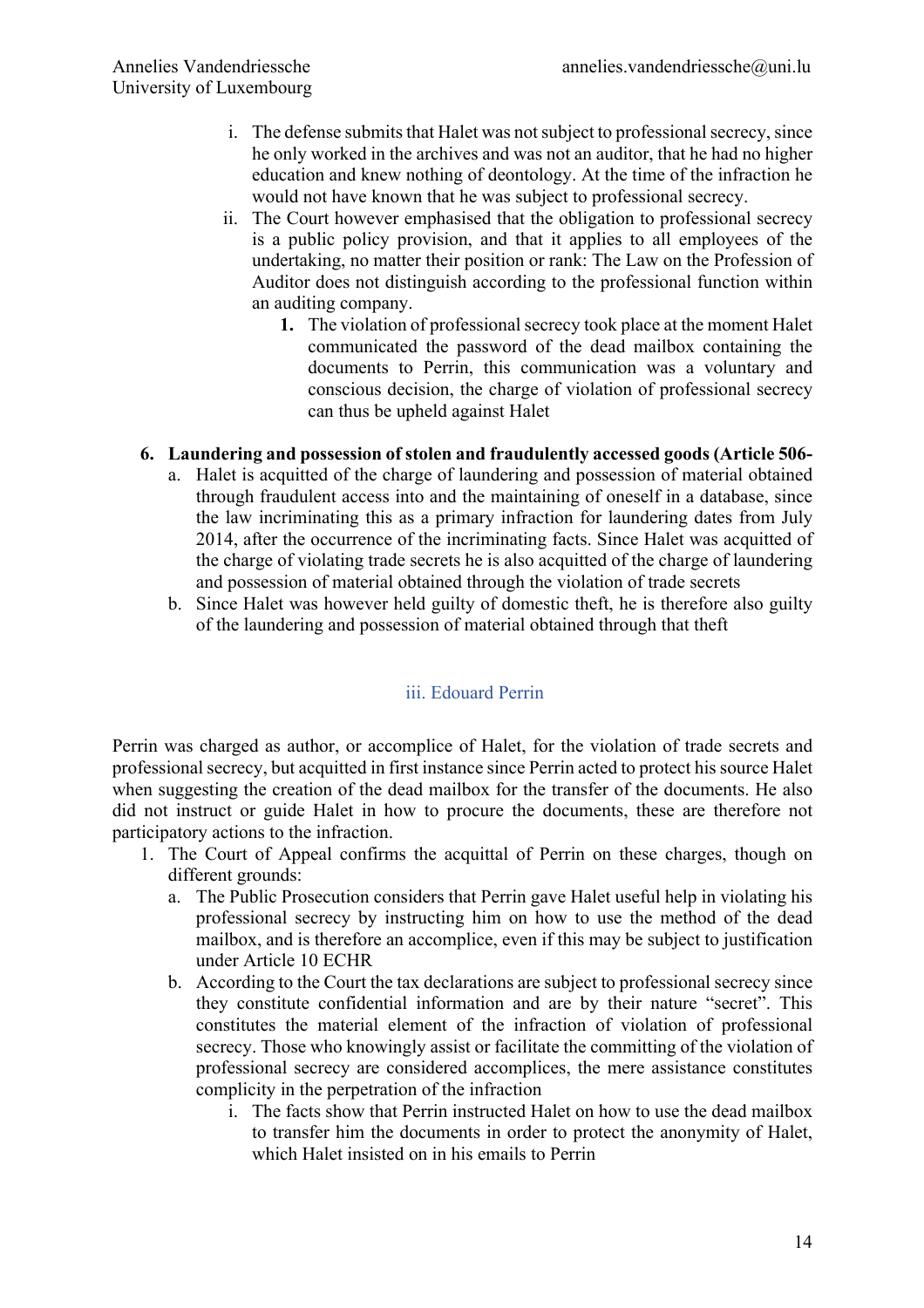- ii. The manner in which Perrin was contacted by Halet left no doubt that the documents would not be obtained legally, hence the use of the dead mailbox technique to protect his source
	- 1. Perrin is therefore an accomplice by providing Halet with useful help to accomplish the violation of professional secrecy
		- a. Although the possibility of a justification of responsible journalism exists

Perrin was charged as the accomplice of the infraction of laundering and possession of material obtained from the domestic theft committed by Halet and of the product of the fraudulent access to a database and of the violation of trade secrets by Halet

- 1. By copying the 14 tax declarations given to him by Halet, Perrin came into possession of the product of the theft perpetrated by Halet, knowing at the time of reception that they were obtained by committing an infraction. He is therefore found guilty of laundering and detention as accomplice of Raphaël Halet.
	- a. Although the possibility for justification also exists in this case

## *5) Legal Justifications*

According to the Court 3 justifications could potentially be of application to the facts of the case: (i) the state of necessity, (ii) whistleblower status and (iii) responsible journalism.

#### i. The state of necessity

Just as in first instance the Court of Appeal held that the state of necessity is not applicable in the case at hand.

- This justification serves to protect those who in the face of imminent, real and grave danger did not see any other alternative to committing an infraction in order to safeguard a higher interest.
	- o The lawyers of Deltour asked for the recognition of the state of necessity, claiming that Deltour saw no other option than to violate the right to property and the obligation to professional secrecy given that transparency of the tax system is a higher interest, therefore designating tax optimisation practices as a grave, real and imminent danger
		- The state of necessity according to the Court however applies only to crisis situations. According to the Court Deltour, at the moment of appropriation of the documents, did not yet have the intention to make them public, and only did so after at least 8 months, the danger he felt could therefore not have been imminent
			- At the moment of transfer of documents to the journalist there was therefore no danger or imminence
		- The state of necessity requires a real and imminent danger, it can also be a moral danger, but it goes beyond everyday inconveniences and a feeling of injustice, the event must have put in danger a right or interest that the person in question had the right to protect and prioritise
			- The danger in the case at hand does not fit with the theory of the state of necessity since it concerns non-transparency in fiscal matters, resulting from moral and political concerns
				- o Since the condition of an imminent and inevitable danger was not fulfilled, the state of necessity does not apply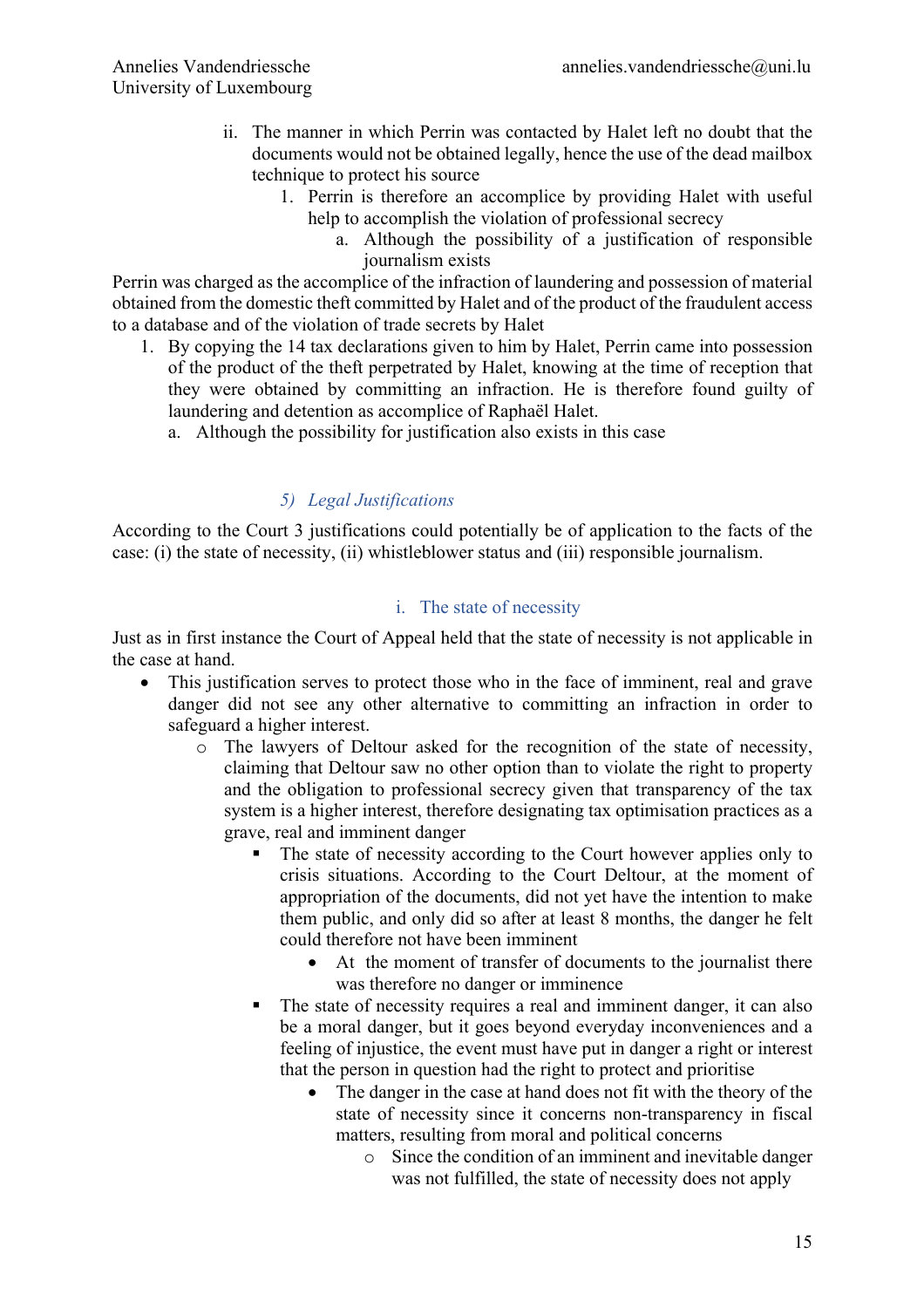## ii. Whistleblower status

All defendants have requested their acquittal based on Article 10 ECHR.

- Committee of Ministers of the Council of Europe Recommendations are not binding, the Court therefore preferred to take into account the jurisprudence of the ECtHR when determining the interpretation of Article 10 ECHR and its application to the case at hand
	- o There is no definition of a whistleblower, but ECtHR jurisprudence does protect persons denouncing apparent or hidden facts which are of general interest and which are contrary to law, ethics or the public interest. The violation of the obligation to professional secrecy does not stand in the way of this.
		- The illegality of the denounced actions is not a precondition for the application of whistleblower protection, also severe dysfunctions can be denounced
			- 6 conditions alone must be met for the application of whistleblower protection according to the ECtHR (*Guja*criteria):
				- o The communicated information must represent a real public interest
				- o The information must be authentic (exact and believable)
				- o Communication to the public must be a means of last resort, due to impossibility of acting otherwise
				- o The interest in the public receiving this information must outweigh the damage caused to the employer by the revelation
				- o The whistleblower must have acted in good faith and be convinced of the authenticity of the information
				- o The proportionality of intervention with article 10 ECHR will be evaluated based on the sanction inflicted and on the consequences of the sanctions for the whistleblower

The Court proceeded by evaluating whether these 6 criteria were fulfilled in the case at hand:

- The first three criteria were considered in general terms for all three defendants since these relate to the character of the information that was divulged
	- 1. Communication in the general interest?
		- ECtHR jurisprudence defines as being in the general interest any important questions originating from political debate in a democratic society that the public has a legitimate interest in being informed about, the practice informed about does not necessarily have to constitute an infraction
			- In the case at hand the revelations concerning tax optimisation structures have led to the European Union making tax evasion and tax transparency an absolute priority, the revelations made way for the public debate in Europe and Luxembourg concerning the imposition of large MNCs
				- o The revealed information was therefore of public interest
	- 2. Authentic and exact information?
		- § None of the parties dispute the authenticity and veracity of the documents
	- 3. Did Deltour and Halet have other means for revealing this information?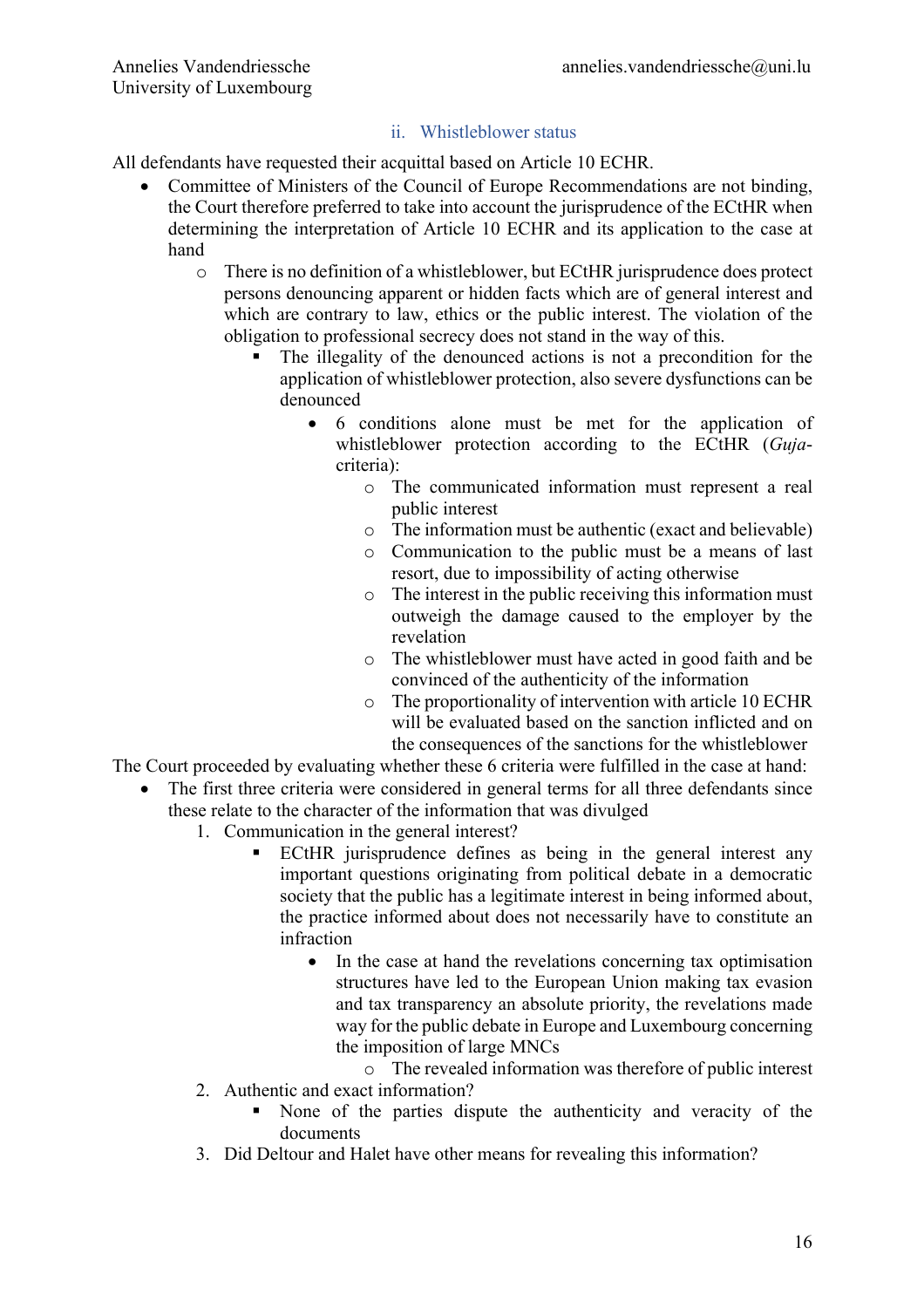- Communication to the public was the only way, since communicating the information to the authorities or internally in PwC would not have been useful given that these tax practices are legal
- For the next three criteria relating to the person of the whistleblower the Court proceeds by distinguishing between the defendants
	- 4. Does the interest of the public in receiving the information outweigh the damage caused to the employer by the revelation?
		- Antoine Deltour
			- The public interest in the publication of information concerning the ATAs is in conflict with the interests of PwC and of its clients to not have these known to the public or to their competitors
				- a. The Public Prosecution blames Deltour for having revealed all of the documentation he appropriated that was subject to professional secrecy, 20 000 pages, without restricting their use by the journalist, this would be in violation of the principle of proportionality
					- i. Because of this, the revelation is not balanced and highly damages the reputation of PwC, of its clients, and the confidence its clients have in the company
			- However, according to the Court in the jurisprudence of the ECtHR the damage caused is examined *in abstracto*, meaning that the ECtHR will evaluate the damage in general terms and whether it is more than just a hypothetical damage
				- a. It is therefore not necessary to examine whether PwC's profits decreased as a result of the leak or any other concrete examination of the kind
					- i. Based on this the Court concludes that a damage was certainly caused to PwC by the violation of professional secrecy, more particularly a moral damage resulting in reputational loss and loss of the trust of its clients, but the general interest in publishing the information is undeniable and largely outweighs the damage caused to PwC and its clients
			- But can Antoine Deltour claim to have acted in the general interest when he transmitted all the downloaded ATAs, 20 000 pages concerning 538 companies?
				- a. The Public Prosecution claims it would have been proportionate if Deltour had given a selection of the ATAs to the journalist, had anonymised them before handing them over, or had even given a small number of non-anonymised ATAs, still allowing the practices of tax optimisation to be sufficiently exposed to the public
				- b. According to the Court Deltour only learned the meaning of the ATAs after having appropriated them, since the facts indicate that Deltour did not leak the documents himself but instead turned to the expertise of an investigative journalist specialised in tax matters,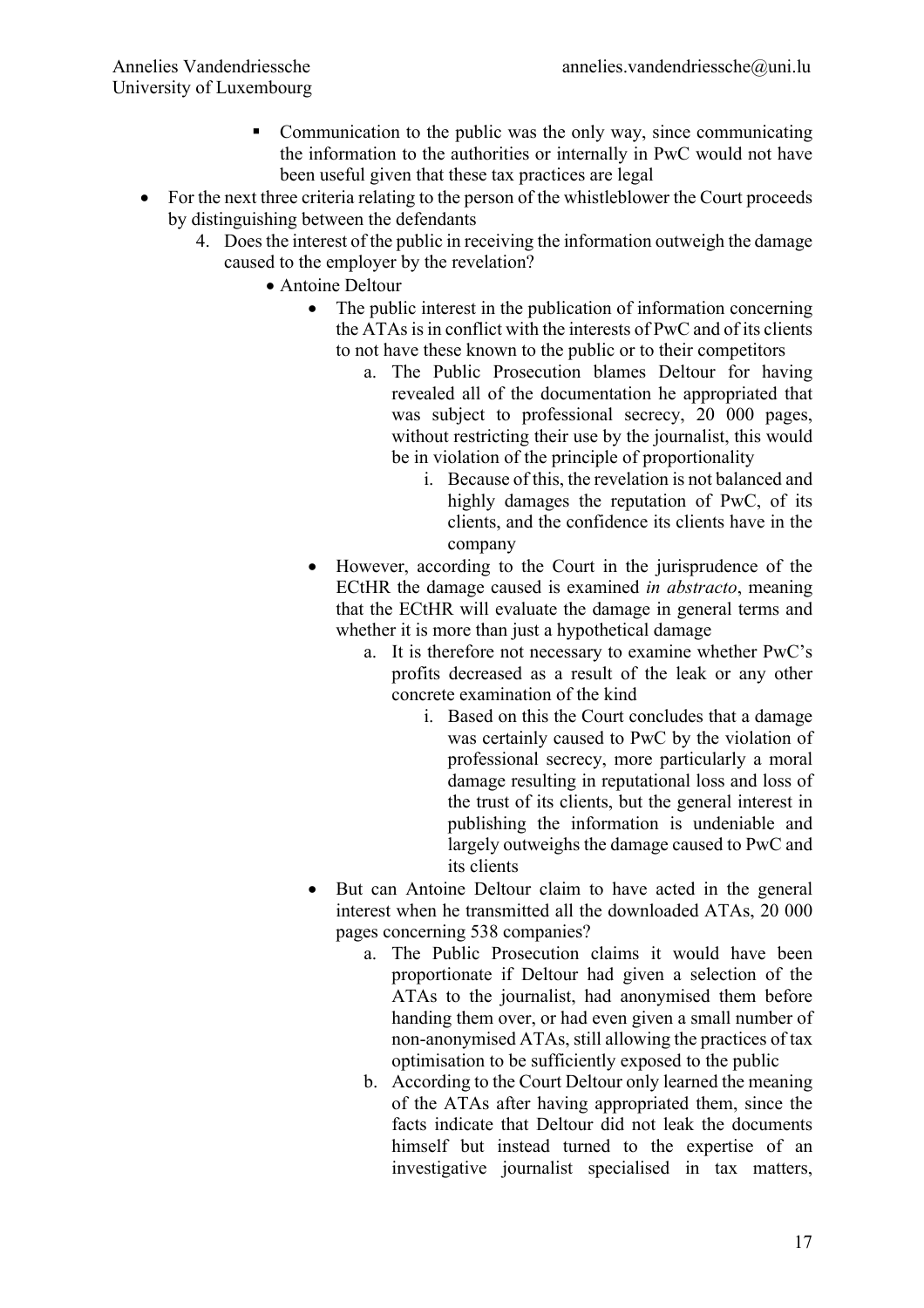knowing that Deltour himself had no professional knowledge in fiscal matters.

- i. The journalist contacted Deltour after having read comments he made online showing he had inside knowledge concerning tax optimisation, Perrin wanted tangible proof of the tax practices
	- 1. Deltour wanted to make it possible for him to select the ATAs that could interest the viewers
	- 2. Deltour did not know the documents would be transferred to the ICIJ and leaked in their entirety, which is confirmed by the Court
		- a. The Court therefore holds that Deltour is not responsible for the worldwide publication of the entirety of the documents appropriated by him
			- i. In this case therefore the public interest in knowing outweighs the damage caused to PwC

- Raphaël Halet
	- By transferring 14 tax declarations to Perrin, Halet undeniably caused prejudice to his employer PwC in the form of reputational damage and loss of trust of clients and as victim of domestic theft
		- a. The fact that the revelations led to the association of PwC in the minds of the public with tax evasion or tax optimisation, i.e. practices deemed to be unacceptable, means that it necessarily suffered a damage
		- b. Halet did not choose the documents to complete the ATAs but made a choice according to the notoriety of the MNC concerned, they were not relevant to the ATAs revealed by Deltour
			- i. They were simple tax declarations so they were also not as secret and not as difficult to come by as the ATAs, they revealed nothing new on the practices of the fiscal authorities
			- ii. Given Deltour's violation, there was no real imperious reason of general interest in revealing these 14 tax declarations, they added nothing new
				- 1. Although the documents delivered by Halet supported the documentary of the journalist, they did not contain crucial information that was until then unknown and could not in itself relaunch the debate on tax evasion
					- a. Halet therefore does not fulfill the criterion of proportionality and the damage caused to PwC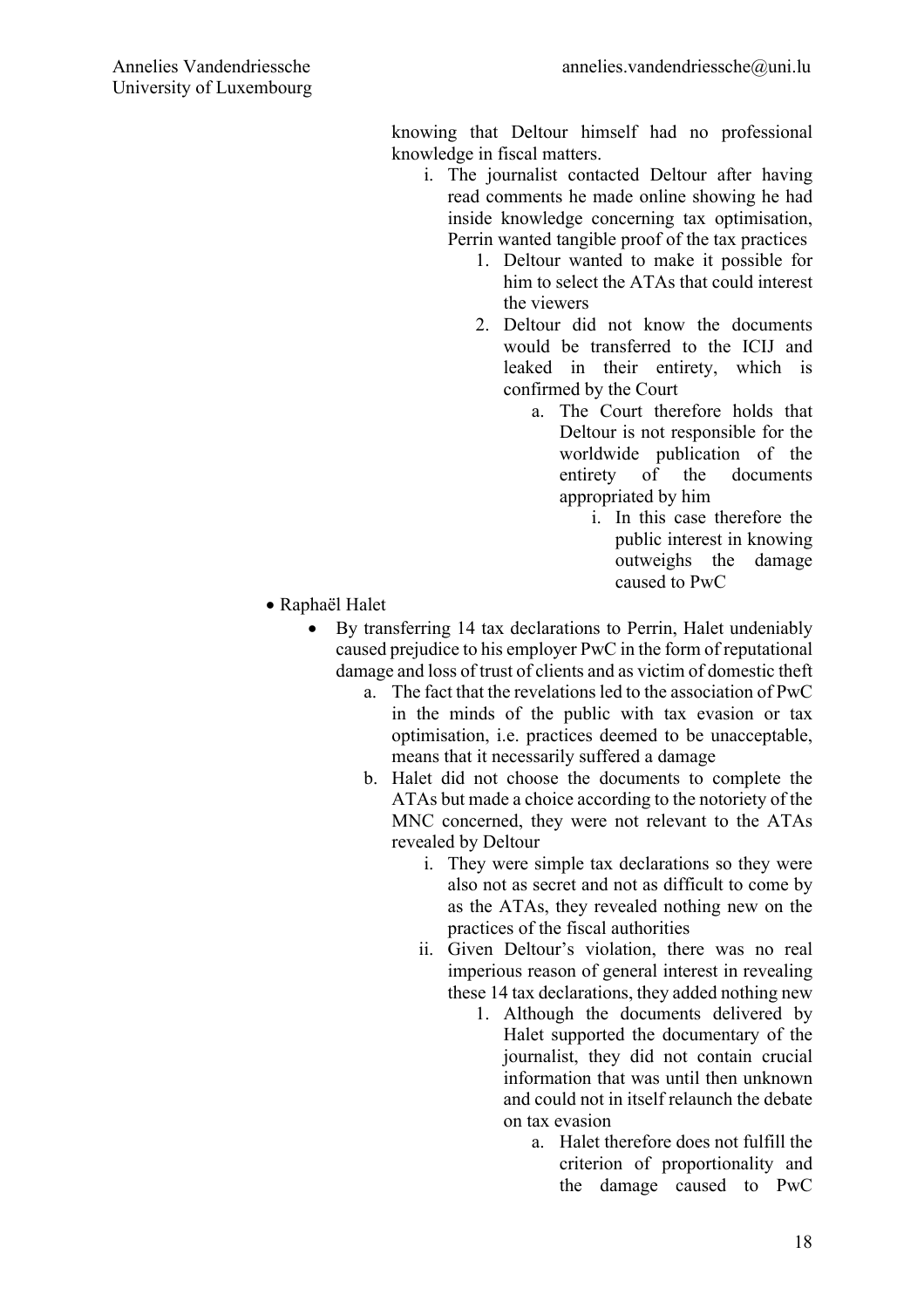outweighs the general interest in his revelations

- 6. Did the whistleblower act in good faith?
	- Antoine Deltour
		- Although according to the Court there is no doubt that Deltour did not act to harm his employer and did not act out of personal gain, it is not established that Deltour already had the intention of publishing the documents when fraudulently accessing and maintaining himself in PwC's data processing system to procure the documents in October 2010
			- a. His lawyers emphasise that the ECtHR jurisprudence does not require that a whistleblower had the intention to blow the whistle at the moment of appropriation of the documents
			- b. The Court however stresses that Deltour in his testimony rejects any premeditated strategy or specific goal when downloading the ATAs, he had the intention of using them for personal use in his later career, which he saw in the same sector of audit, since he downloaded training documents along with the ATAs
				- i. He admitted that he did not consider himself a whistleblower on the day of the appropriation of the documents and admitted that had he not been contacted by the journalist he would not have attempted to publish the documents
					- 1. This is in contradiction with the jurisprudence of the ECtHR in *Guja*, *Heinisch* and *Görmus*, where the professional fault was committed by blowing the whistle. The infraction and the act of whistleblowing are simultaneous, in the case at hand they are separated by time and by motive.
						- a. For the act of domestic theft, and of fraudulent access to a database Deltour can therefore not be protected by the status of whistleblower
							- i. Article 10 ECHR should not be interpreted as a provision which can retroactively justify a prior theft
		- The Court does however find that Deltour acted in good faith in the summer of 2011 when he gave a copy of the documentation to Perrin so that he could make a documentary on the ATAs and the tax practices of large MNCs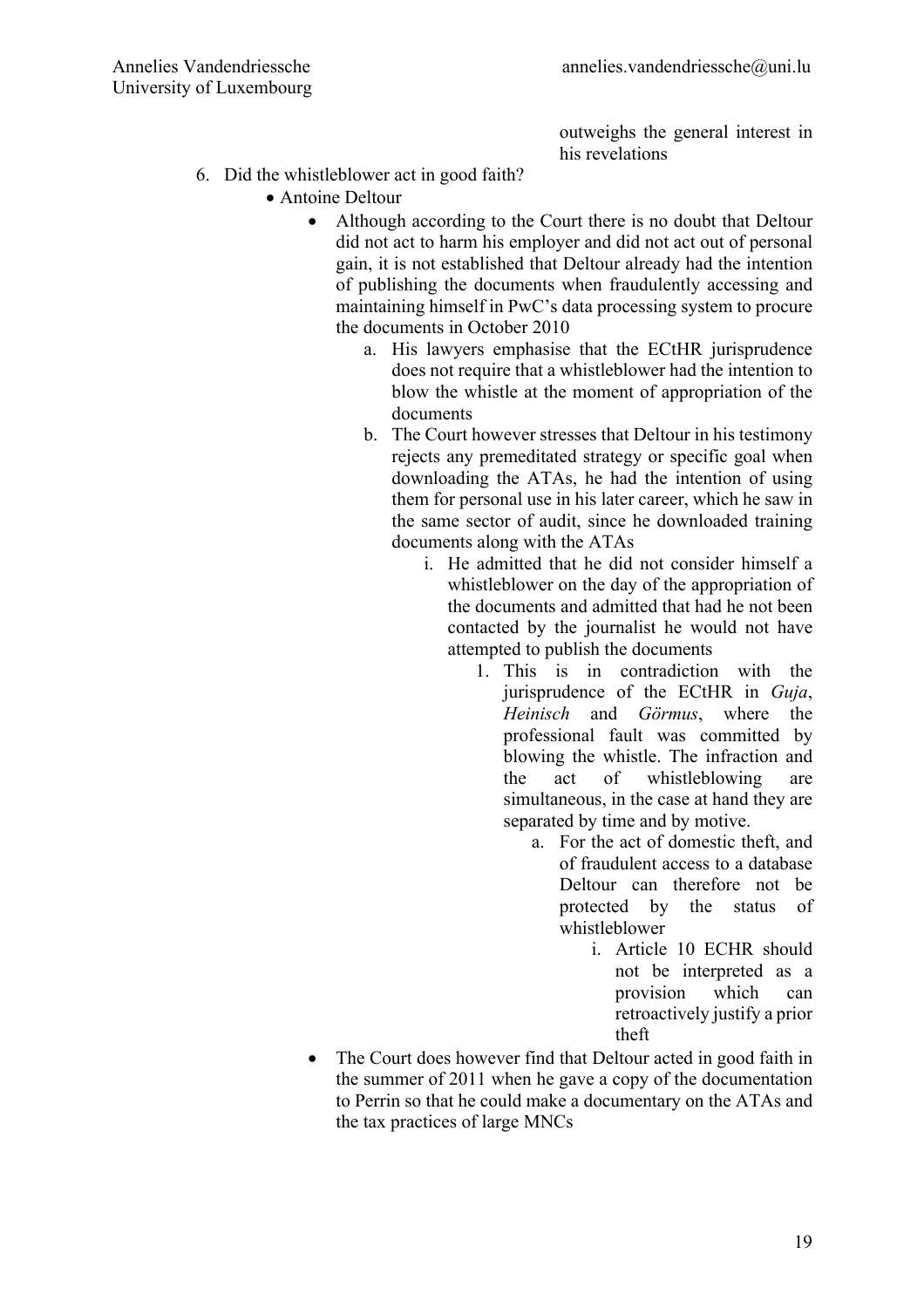- a. So the moment when Deltour violates his professional secrecy by transmitting a copy to Perrin he is acting as a whistleblower
	- i. Deltour is therefore acquitted of the charge of violation of his obligation to professional secrecy
- Raphaël Halet
	- Since Halet does not satisfy the condition of balancing the interests of the revelation with the interests of the employer that were violated, he cannot benefit from the protection of Article 10
		- a. If he acted in good faith however, he can benefit from the recognition of this as an extenuating circumstance, which will impact the sanction he will be given
		- b. The Court finds that Halet acted in good faith. He acted out of the wish to see change in the existing tax evasion practices of large MNCs and wished with his contribution to increase tax transparency. The Court will take into account his good faith and the fact that he was dismissed by his employer after it became clear that he had leaked documents when determining the sanction he will incur for the violation of his obligation to professional secrecy.

## iii. Responsible Journalism

The ECtHR attributes a very important role in democratic societies to the press and for that reason offers a specific protection to journalists

- Restrictions to freedom of the press are only very rarely admitted in the field of political discourse and matters of public concern due to the general interest in being informed on these matters
- Journalists can benefit from this protection if they act in good faith and conduct responsible journalism, delivering exact and credible information
	- o Also investigative journalism can benefit from this protection
	- o Illegal conduct of journalists will be taken into account by the ECtHR but does not determine whether or not a journalist acted responsibly within the meaning of Article 10 ECHR. Article 10 ECHR however does not provide an immunity against criminal prosecution for illegal acts committed while exercising journalistic functions.
		- But the ECtHR considers the chilling effect of persecuting journalists for revealing information subject to the obligation to professional secrecy. The freedom of information and freedom of speech are therefore balanced with the right to protection of private and secret information.
			- Public interest can be so great in certain cases that confidentiality may be violated
			- A proportionality test will be made to evaluate the conduct of the journalist
				- o The documentary made by Perrin concerned a subject of public interest and was accurate and seriously made,